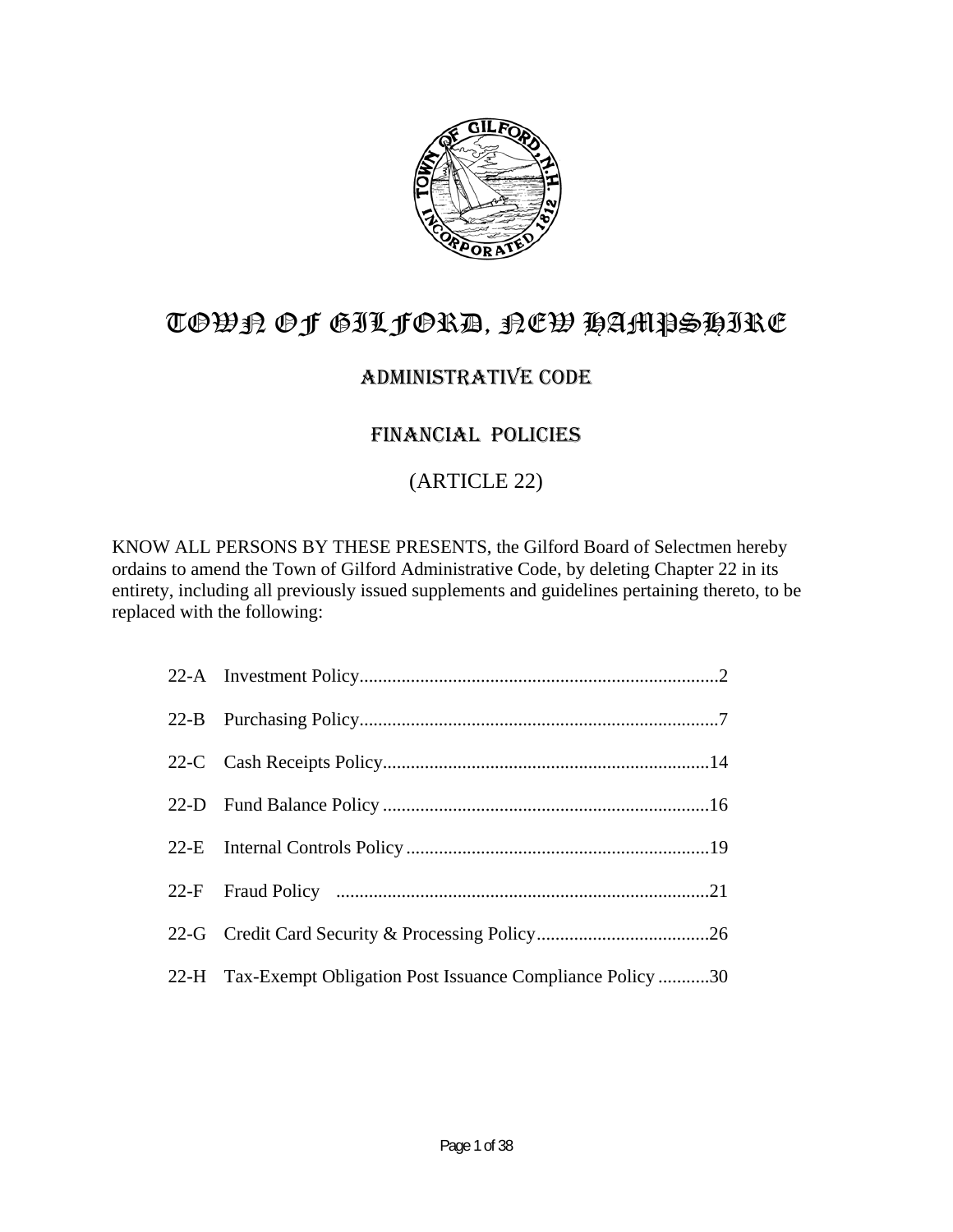### **22-A INVESTMENT POLICY**

#### **22-A.1 Authority**

This investment policy is established under the authority of State Statute RSA 41:29.

### **22-A.2 Purpose**

To provide guidance to Town of Gilford officials as to the investment of public funds in a manner which will provide the highest investment return with the maximum security while meeting the daily cash flow demands of the Town and conforming to all laws governing the investment of public funds.

### **22-A.3 Scope**

This investment policy shall cover all funds under the care of the Board of Selectmen and in the custody of the Town Treasurer as listed in Exhibit A-3 and any newly created funds, unless specifically exempted by the article(s) of its creation.

### **22-A.4 Objectives**

- A. *Safety (of principal and preservation of capital):* Safety of principal is the foremost objective of the investment program. Investments shall be undertaken to ensure the preservation of capital in the overall portfolio.
- B. *Liquidity (maintain sufficient liquidity to meet operating requirements and other cash needs):* The portfolio shall retain sufficient liquidity to meet all operating requirements that may be reasonably anticipated. To ensure adequate funds are available to pay projected financial obligations, investments will be purchased or deposits made to reasonably match anticipated cash disbursements.
- C. *Yield (rate of return):* The portfolio shall be designed with the objective of attaining a rate of return throughout budgetary and economic cycles that is as close to market average as possible, taking into account liquidity needs, investment risk, and capital preservation.

#### **22-A.4 Risks**

- A. *Credit risk (loss due to failure of security issuer):* The Town shall minimize credit risk by limiting investments to the safest types of securities, and diversifying the portfolio.
- B. *Market risk (changes in the financial market could reduce the value of a security):* The Town shall minimize market risk by limiting investments that are subject to rapid market swings, and by varying investment maturity dates.

#### **22-A.5 Investment Instruments**

- A. List of allowable investment instruments:
	- 1. U.S. Treasury bills, notes, and bonds.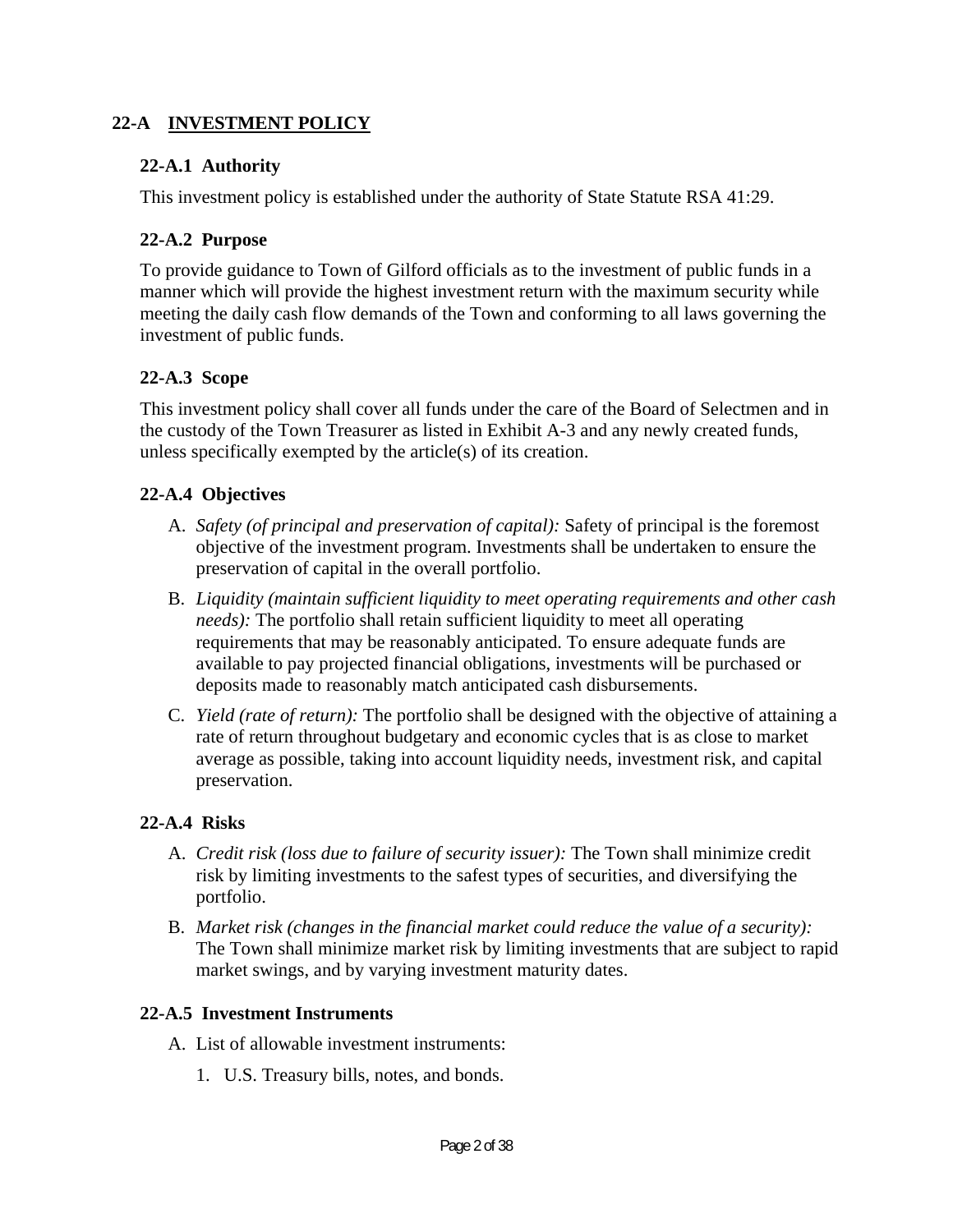- 2. U.S. Government Agency Securities which carry the full faith and credit guarantee of the U.S. Government.
- 3. U.S. Government Instrumentality Securities when contractually managed by a qualified financial advisor and fully collateralized.
- B. List of allowable depository instruments:
	- 1. Money market deposit accounts.
	- 2. Certificates of deposit.
	- 3. Sweep accounts.
	- 4. Repurchase agreements, collateralized by U.S. Government Securities.
	- 5. Reverse repurchase agreements, for short-term and unexpected liquidity needs only, with guidance from a qualified financial advisor. A reverse repurchase agreement will not be used for leveraging purposes.
	- 6. Local government investment pools.

### **22-A.6 Collateralization**

All depository instruments will be collateralized by formal written agreement. Ownership of collateralized securities shall be perfected through third party custodial safekeeping. Collateralization will be restricted to the Town's allowable investment and depository instruments with the following tiered ratios:

- A. 100% (minimum) for issues maturing one year or earlier.
- B. 102% (minimum) for all other issues.

### **22-A.7 Financial Institutions**

The types of allowable financial institutions are as follows:

- A. Federally insured banks chartered under the laws of New Hampshire.
- B. Federally insured banks chartered under the laws of the federal government that have a branch located within the State of New Hampshire.
- C. The public deposit investment pool established under state statutes.

Exhibit A-1 to this policy contains a formal list of the qualifying financial institutions maintained by the Treasurer of the State of New Hampshire. Additional financial institutions may be added by the Board of Selectmen to the list after they have been evaluated based upon the following criteria: capital adequacy, asset quality, management, earnings, and liquidity.

### **22-A.8 Standards of Care**

A. *Delegation of authority:* In accordance with New Hampshire Law, responsibility for conducting investment transactions resides with the elected Town Treasurer. The Deputy Treasurer may be appointed to assist in performing investment functions.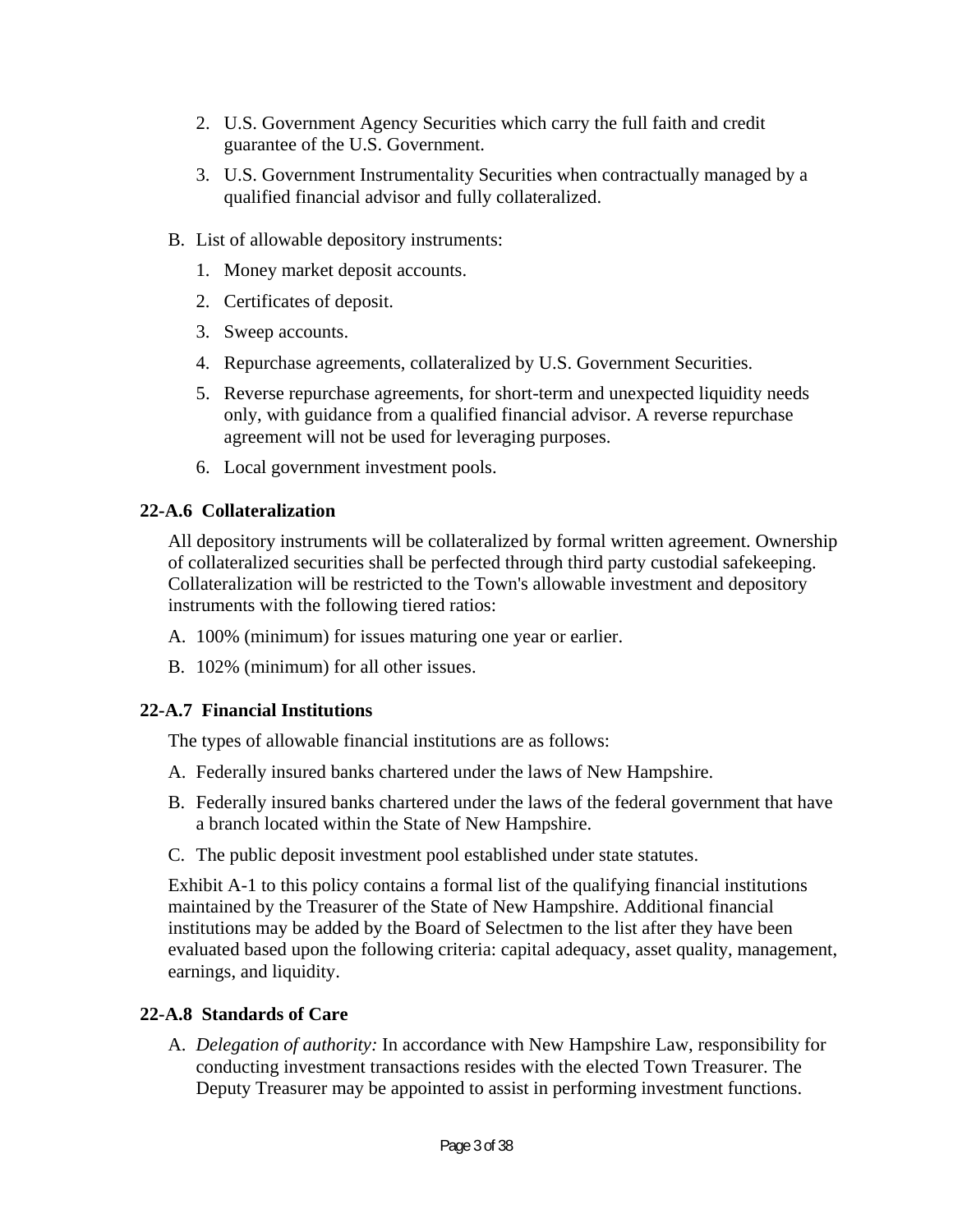- B. *Prudence:* Investments shall be made with judgment and care, under circumstances then prevailing, which persons of prudence, discretion and intelligence exercise in the management of their own affairs, not for speculation, but for investment, considering the probable safety of their capital as well as the probable income to be derived.
- C. *Ethics:* Key personnel, as listed in Exhibit A-2, who are involved with the investment function of the Town, shall refrain from personal business activity that could conflict with proper execution of the investment program, or which could impair their ability to make impartial decisions. Key personnel shall also inform the Administration and Board of Selectmen of any relationships, either personal or professional, with any financial institution conducting business with the Town that may, or give the appearance that it may, constitute a conflict of interest.

### **22-A.10 Internal Controls**

- A. The Finance Director is responsible for establishing and maintaining an internal control structure designed to ensure the assets of the Town are protected from loss, theft, or misuse.
- B. The Town Administrator is responsible for ensuring that separation of transaction authority from accounting and recordkeeping, and written confirmation of transactions for investments are maintained.
- C. The Board of Selectmen shall establish an annual process of independent review of the investment function. This review will provide internal control by assuring compliance with established policies and procedures.

### **22-A.11 Policy Review**

This policy will be reviewed by the Board of Selectmen and Treasurer on annual basis, and when there is a change in key personnel. Performance of the current investments shall also be reviewed on at least an annual basis. This policy may be reviewed if there is a change in the investment environment, a change in an approved financial institution, or for the purposes of continuous improvement. If a change occurs in investment law which is not reflective of this policy, the law will prevail.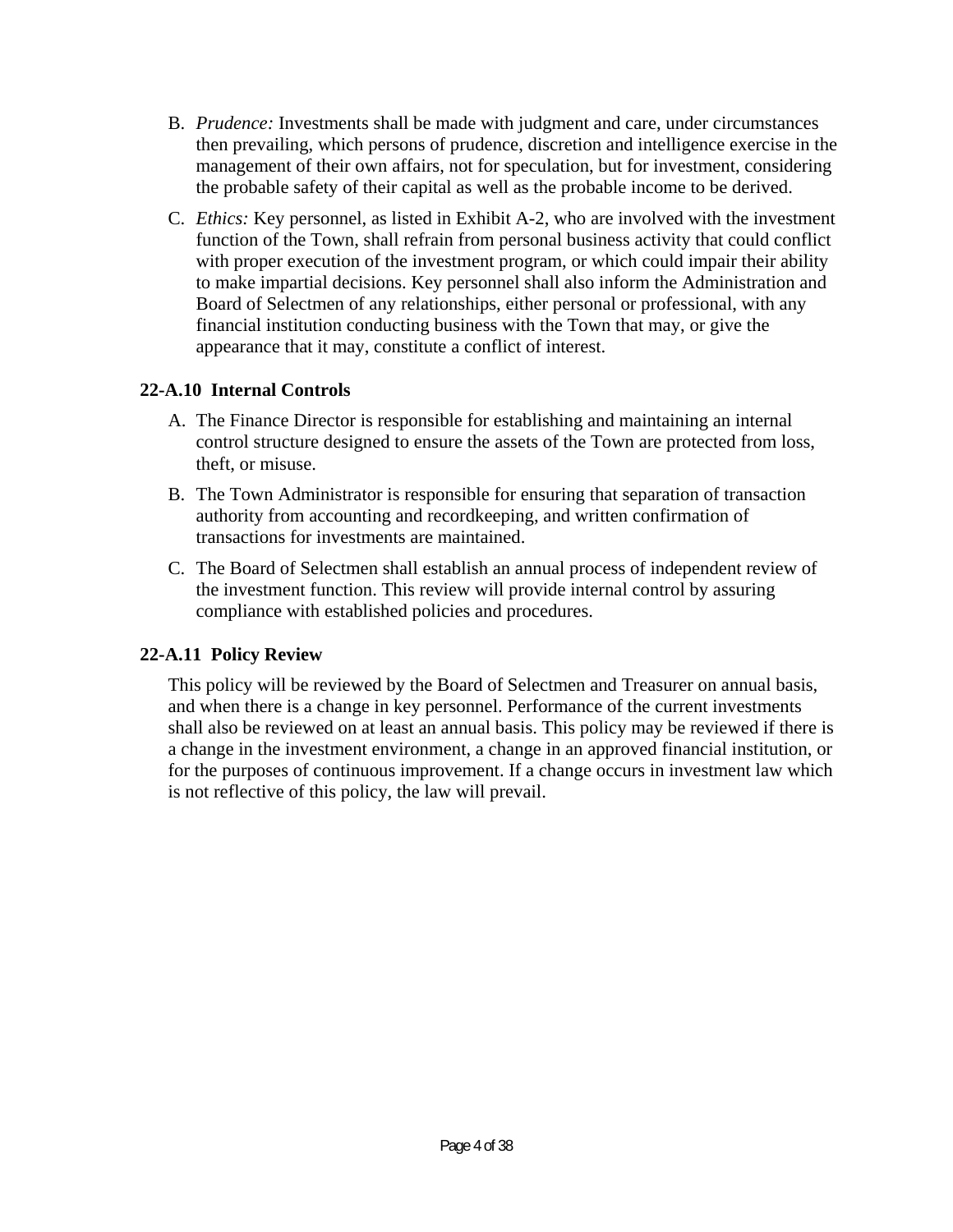# **Exhibit A-1 – List of Financial Institutions**

|                                              | Fed or NH         | Federally      |
|----------------------------------------------|-------------------|----------------|
|                                              | <b>Chartered</b>  | <b>Insured</b> |
| Bank of America N.A. (NC)                    | Federal           | Yes            |
| <b>Bank of New England</b>                   | <b>NH</b>         | Yes            |
| <b>Bank of New Hampshire</b>                 | <b>NH</b>         | Yes            |
| Centrix Bank & Trust                         | Federal           | Yes            |
| <b>Citizens Bank New Hampshire</b>           | Federal           | Yes            |
| <b>Claremont Savings Bank</b>                | <b>NH</b>         | Yes            |
| <b>Community Guaranty Savings Bank</b>       | <b>NH</b>         | Yes            |
| Connecticut River Bank, N.A. (VT)            | Federal           | Yes            |
| <b>Federal Savings Bank</b>                  | Federal           | Yes            |
| First Colebrook Bank, The                    | <b>NH</b>         | Yes            |
| Franklin Savings Bank                        | <b>NH</b>         | Yes            |
| Hampshire First Bank                         | <b>NH</b>         | Yes            |
| Lake Sunapee Bank, FSB                       | Federal           | Yes            |
| Lancaster National Bank, The                 | Federal           | Yes            |
| Ledyard National Bank (VT)                   | Federal           | Yes            |
| <b>Mascoma Savings Bank</b>                  | Federal           | Yes            |
| Meredith Village Savings Bank                | <b>NH</b>         | Yes            |
| <b>Merrimack County Savings Bank</b>         | <b>NH</b>         | Yes            |
| <b>Monadnock Community Bank, FSB</b>         | Federal           | Yes            |
| Northway Bank                                | <b>NH</b>         | Yes            |
| <b>Ocean National Bank</b>                   | Federal           | Yes            |
| Optima Bank & Trust Company                  | <b>NH</b>         | Yes            |
| Piscataqua Savings Bank                      | <b>NH</b>         | Yes            |
| Profile Bank, FSB                            | Federal           | Yes            |
| Salem Co-operative Bank                      | <b>NH</b>         | Yes            |
| Savings Bank of Walpole                      | <b>NH</b>         | Yes            |
| Sovereign Bank (PA)                          | Federal           | Yes            |
| <b>Sugar River Bank</b>                      | <b>NH</b>         | Yes            |
| <b>TD Bank</b>                               | Federal           | Yes            |
| <b>Woodsville Guaranty Savings Bank</b>      | <b>NH</b>         | Yes            |
| New Hampshire Public Deposit Investment Pool | <b>NH</b> Statute | N/A            |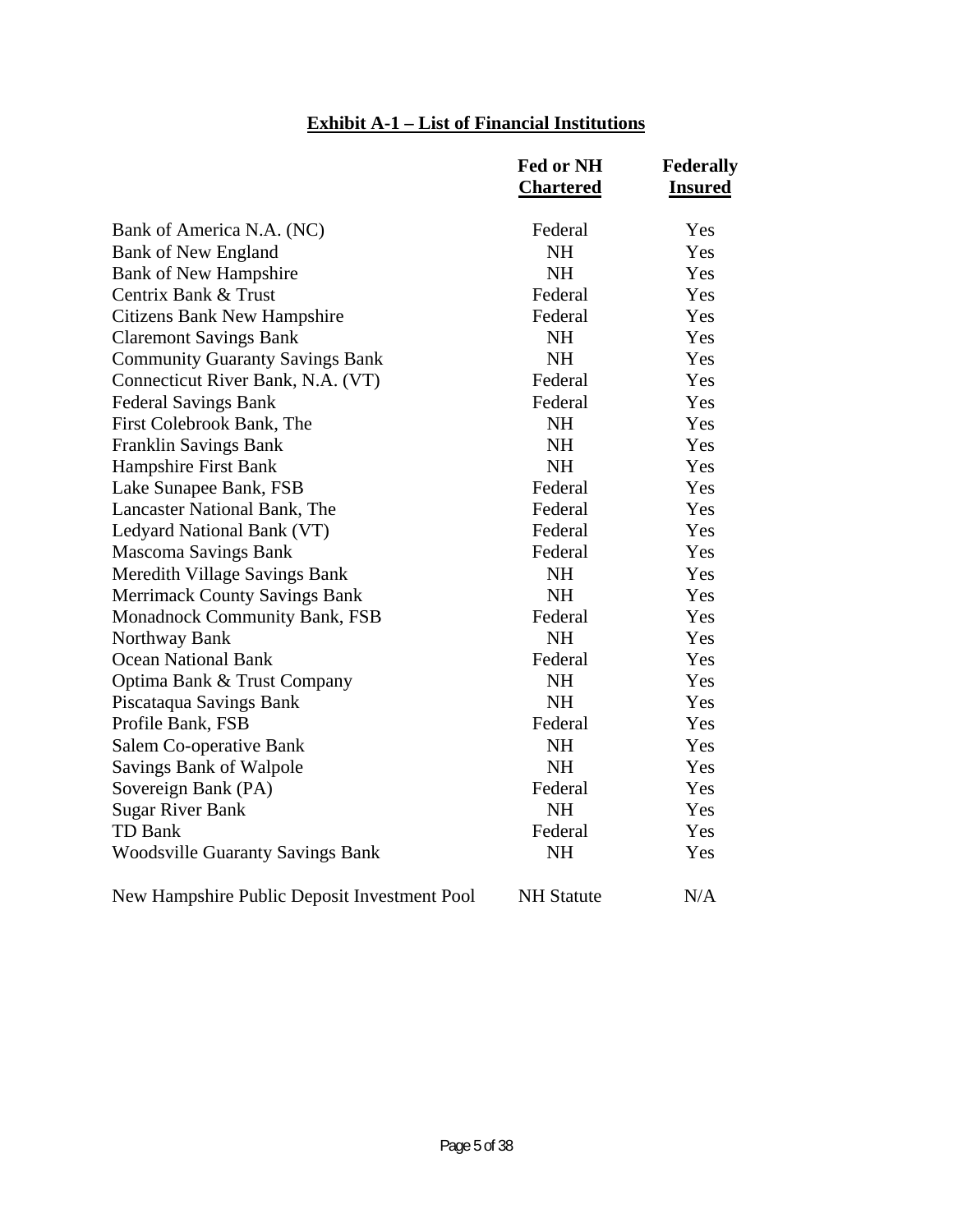### **Exhibit A-2 – List of Key Personnel**

| <b>Board of Selectmen</b> |  |  |
|---------------------------|--|--|
|                           |  |  |
|                           |  |  |
|                           |  |  |
|                           |  |  |
|                           |  |  |
|                           |  |  |
|                           |  |  |

### **Exhibit A-3 – Funds Subject to this Policy**

 General Fund Sewer Fund Conservation Fund Recreation Revolving Fund Ambulance Fund Special Detail Fund Cemetery Fund Capital Project Funds Escrow Funds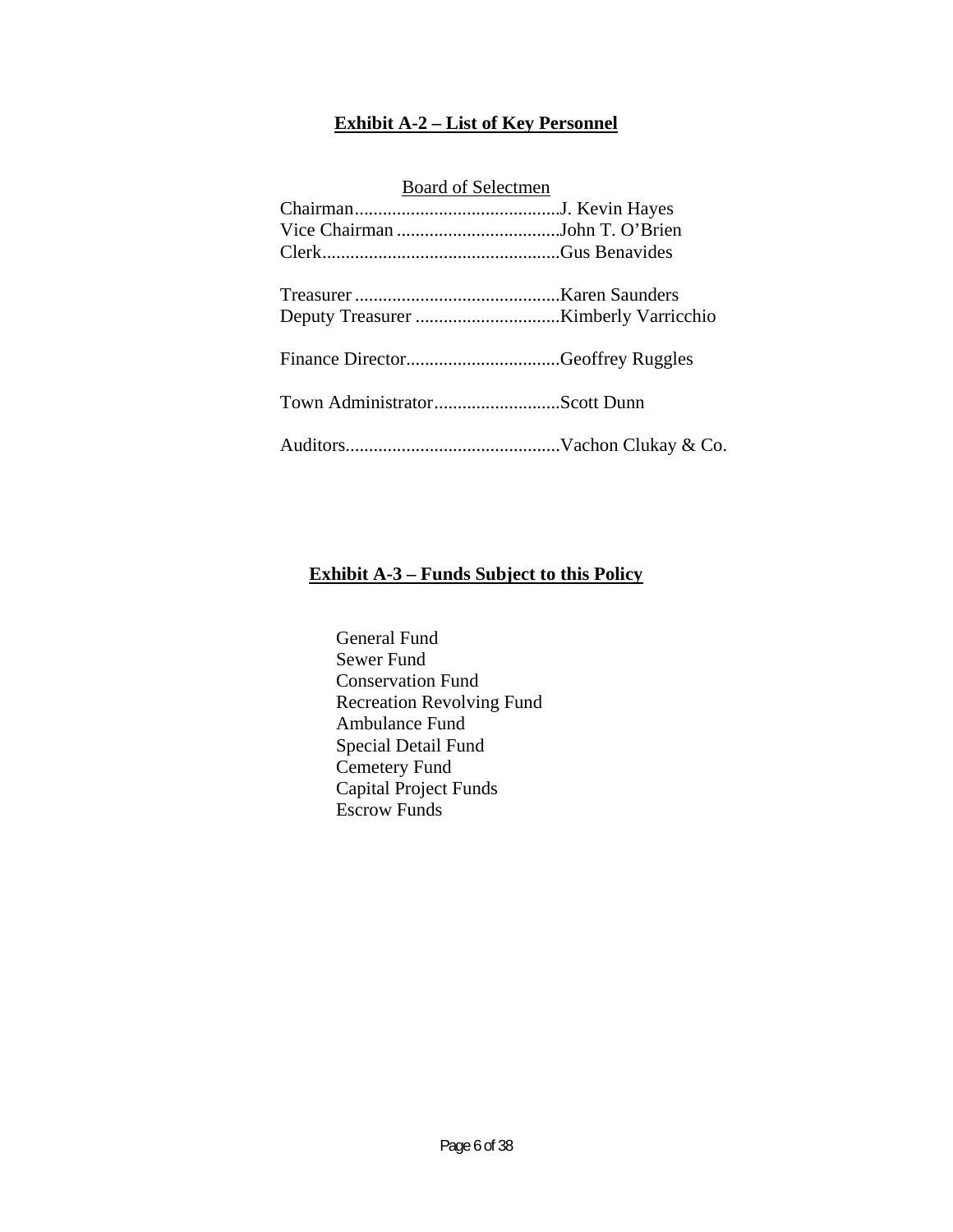### **22-B PURCHASING POLICY**

#### **22-B.1 Authority**

These procedures are adopted pursuant to the authority of RSA 41:9.

### **22-B.2 Purposes**

- A. To procure the necessary goods and services at the lowest possible price consistent with the quality needed in an efficient, timely and cost-effective manner.
- B. To guard against favoritism, improvidence, extravagance, fraud and corruption and secure the best work or supplies at the lowest possible price practicable.
- C. To encourage, when appropriate as otherwise set forth herein, the most open, competitive purchasing process practicable with the objective of obtaining the maximum possible value while maintaining fair and equitable treatment of vendors.
- D. To increase efficiencies, wherever appropriate, through the consolidation and centralization of purchasing and payment functions.
- E. To encourage, whenever possible, the use of State contracts for goods and services, to the extent that such contracts will provide savings to the Town.

### **22-B.3 Purchasing Agent**

- A. The person appointed by the Board of Selectmen as Finance Director shall serve as the Town's Purchasing Agent.
- B. The duties of the Purchasing Agent shall be as follows:
	- 1. To ensure, in so much as possible, that all purchases are made within the appropriations available, using the correct accounts established for such purposes.
	- 2. To ensure compliance with these Purchasing Procedures by the various Department Managers; and to bring violations to the attention of the Town Administrator.
	- 3. To approve or deny all purchase order requisitions submitted by the Department Managers pursuant to these procedures.
	- 4. To issue supplements, guidelines, instructions, clarifications, forms and other measures as may be necessary to implement these procedures.
	- 5. To develop and coordinate a centralized acquisition process for the procurement of products that are purchased in large quantities and commonly used by the various Town departments.

### **22-B.4 Purchase Orders**

A. All purchases in excess of one thousand dollars \$1,000.00. shall require a purchase order to be signed by the Department Manager or designee. and the Purchasing Agent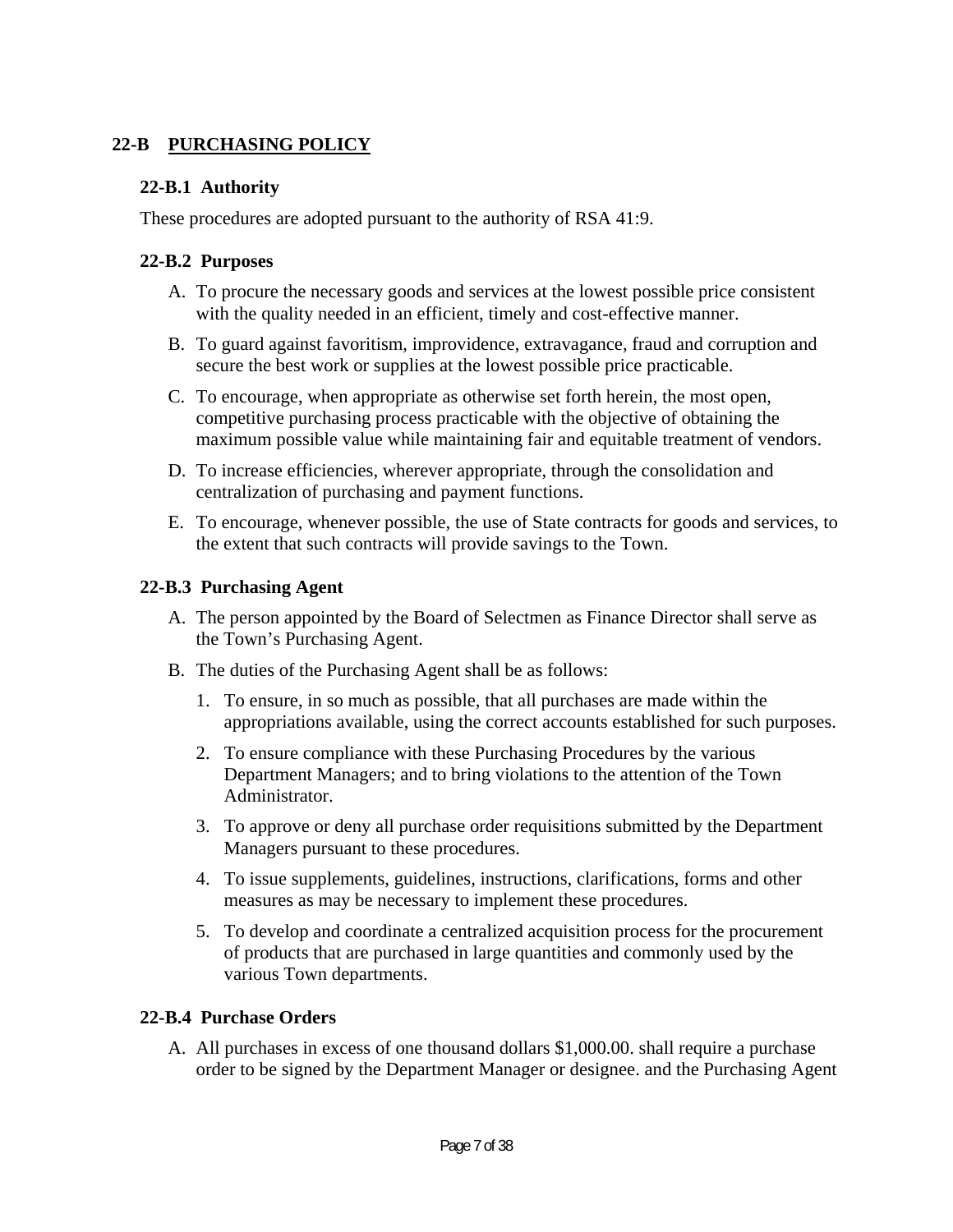or Town Administrator. prior to any Town financial obligation being incurred, except as otherwise exempted under Section 22-B.6.

- B. At a minimum, purchase orders shall include the following information:
	- 1. Vendor's name and address;
	- 2. Date the order is prepared;
	- 3. The quantity and quality of materials. or services. required;
	- 4. Description of materials. or services. required;
	- 5. Unit costs;
	- 6. Any extra charges such as freight, insurance, etc.;
	- 7. Payment terms related to discounts or deadlines when interest may be due;
	- 8. Budget account to be charged subject to Purchasing Agent's discretion..
- C. Prior to signing any Purchase order and issuing any payment, the Purchasing Agent will make sure that the Vendor has provided the Town with a signed W-9 form (for all expenditures of \$600 or more) and an insurance certificate if applicable for services to be provided.

### **22-B.5 Competitive Bidding**

- A. There shall be no bidding requirement for Department Managers to make purchases of goods and services on behalf of the Town that are less than one thousand dollars (\$1,000.00); however, Department Managers are encouraged to seek the best possible price for the value of the purchase at all times.
- B. Department Managers shall be required to solicit a minimum of three (3) written or verbal quotations for purchases between one thousand dollars (\$1,000.00) and five thousand dollars (\$5,000.00). Evidence of such efforts shall be submitted to the Purchasing Agent as part of a Purchase Order requisition. The Purchasing Agent (or Town Administrator) may deny such requests for non-essential purchases that are not listed in the budget that is approved by the Board of Selectmen.
- C. Department Managers shall be required to obtain approval from the Board of Selectmen for all purchases of goods, materials and supplies in excess of five thousand dollars (\$5,000.00) following the solicitation of sealed bids pursuant to the following procedures:
	- (1) Department Managers shall draft a set of bid specifications and other conditions for review by the Town Administrator.
	- (2) Upon approval of the Town Administrator, sealed bids shall be publicly advertised (with a 14 day minimum notice) and may also be solicited by direct mailings to qualified vendors.
	- (3) Bids shall be opened by the Town Administrator (or designee) in a public setting at a prescribed date, time and location.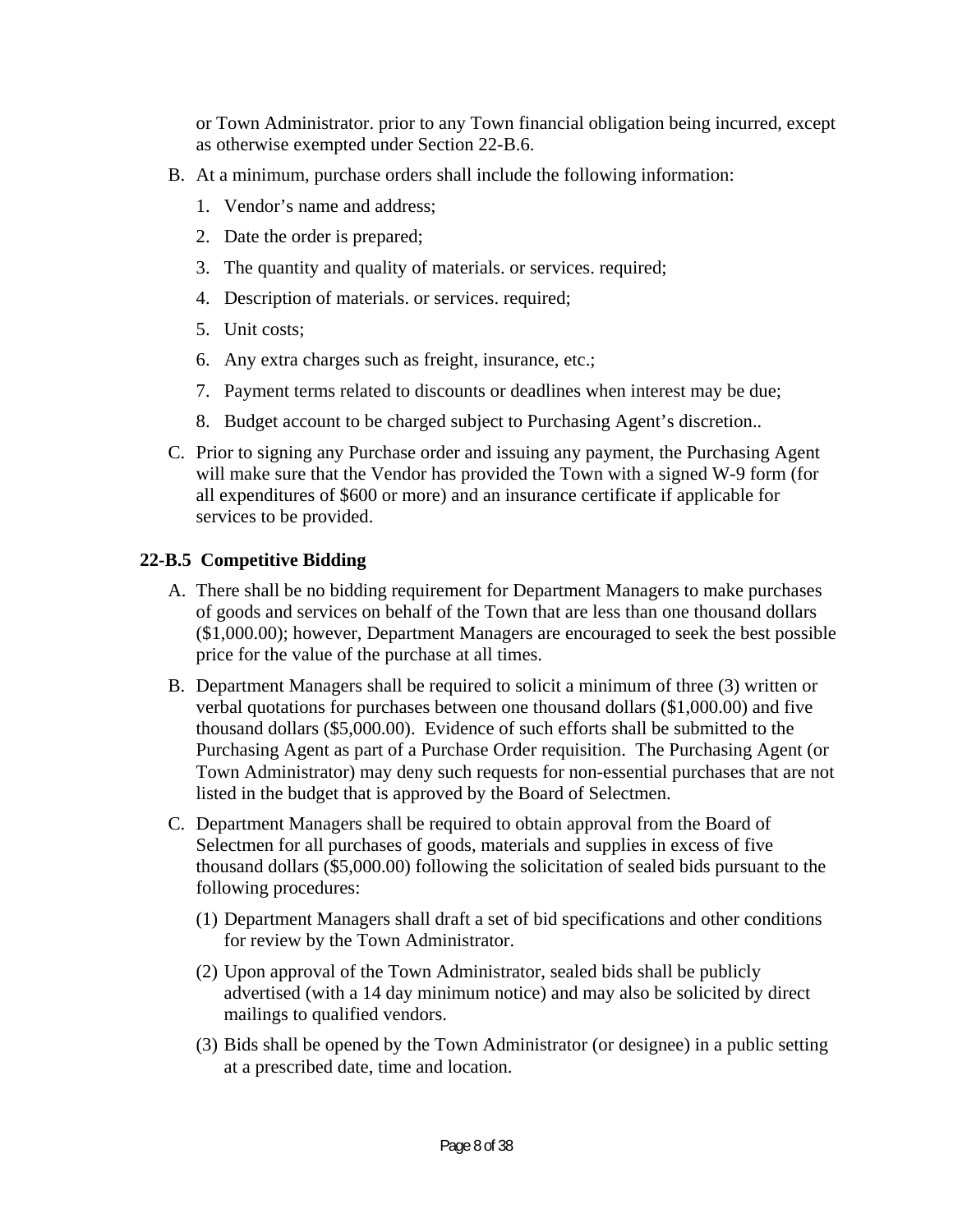- (4) The Town Administrator, in consultation with the Department Manager, shall submit a written request to the Board of Selectmen that summarizes the bid results and makes a recommendation for a bid award that includes identification of available funds. Note: In the event that the lowest bid is not recommended, a written explanation shall set forth the specific reasons for this conclusion.
- (5) Upon approval and authorization by the Board of Selectmen, the Town Administrator may enter into a contractual agreement on behalf of the Town under such terms and conditions as deemed acceptable to the Selectmen. The Town Administrator shall also be responsible for notifying bidders that were not selected and for retaining all submittals for public inspection as otherwise required be law.
- D. At a minimum, written bid specifications shall include the following information:
	- 1. A statement which reserves the Town's right to accept or reject any and all bids, negotiate any contract terms, consider any product substitutions and waive any informalities in the bid process as may be in the best interests of the Town.
	- 2. A statement that late bids or bids submitted by fax or electronic means will be rejected.
	- 3. A statement that identifies the basis of the bid award, especially if the lowest responsible price is not the sole consideration.
	- 4. A request for at least three (3) municipal references.
	- 5. A process for issuing addendums and responding to bidder inquiries.
- D. Department Managers shall be required to obtain approval from the Board of Selectmen for all professional services, (including, but not limited to engineers, plumbers, electricians, scientists, architects, surveyors, auditors), in excess of five thousand dollars (\$5,000.00) by requesting proposals (RFP's) pursuant to the following procedures:
	- (1) Department Managers shall draft a set of scope of services and other service contract conditions for review by the Town Administrator.
	- (2) Upon approval of the Town Administrator, requests for proposals shall be publicly advertised (with a 14 day minimum notice) and may also be solicited by direct mailings to qualified professionals.
	- (3) Proposals that are received shall be reviewed by the Department Manager, the Town Administrator and others as may be necessary, to include a process of selecting finalists and/or requiring supplemental presentations if applicable.
	- (4) The Town Administrator, in consultation with the Department Manager, shall submit a written request to the Board of Selectmen that summarizes the proposal results and makes a recommendation for a contract award that includes identification of available funds.
	- (5) Upon approval and authorization by the Board of Selectmen, the Town Administrator may enter into a contractual agreement on behalf of the Town under such terms and conditions as deemed acceptable to the Selectmen. The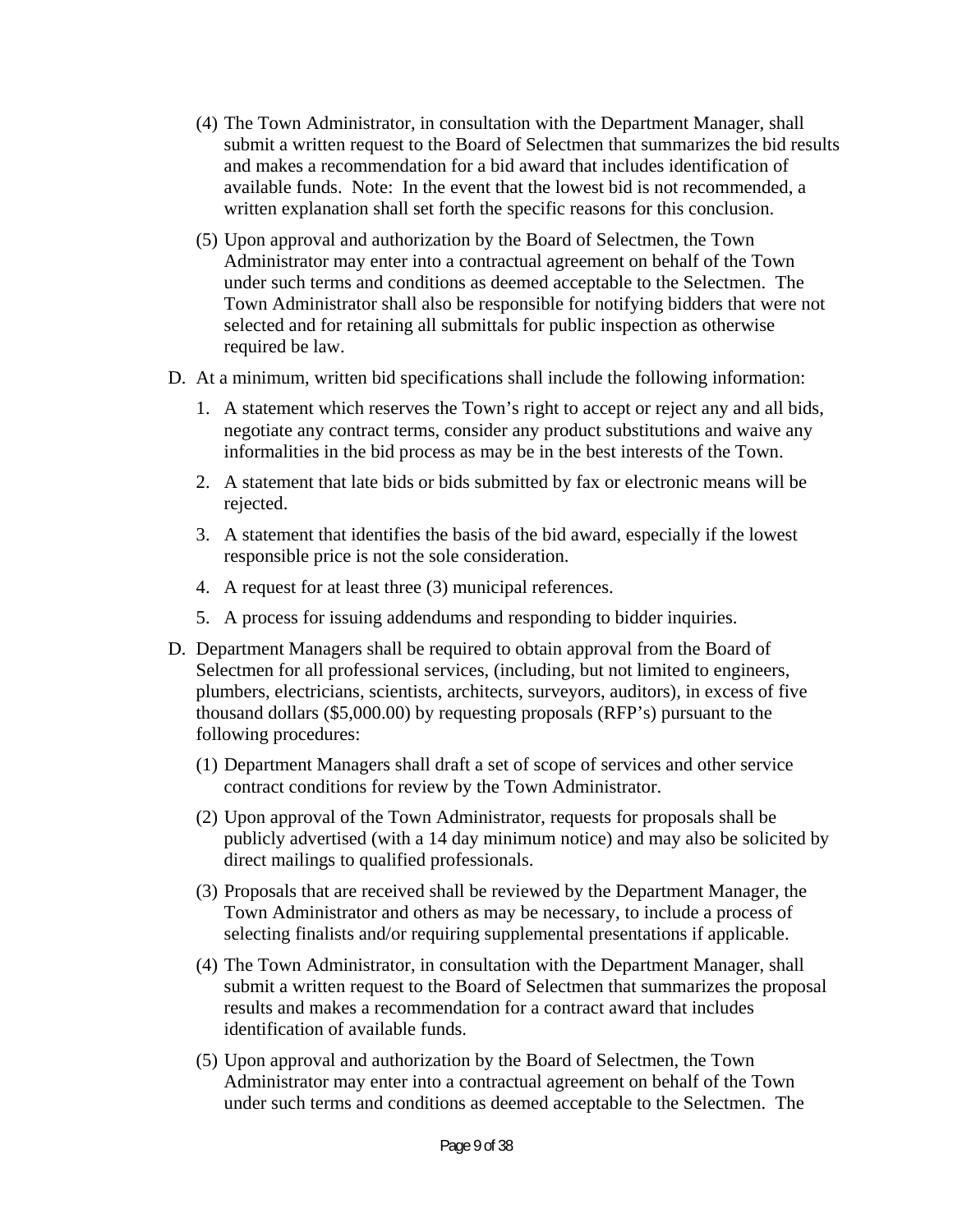Town Administrator shall also be responsible for notifying participants that were not selected and for retaining all submittals for public inspection as otherwise required be law.

- E. At a minimum, RFP's shall include the following information:
	- 1. A statement which reserves the Town's right to accept or reject any and all proposals, negotiate any contract terms, and waive any informalities in the RFP process as may be in the best interests of the Town.
	- 2. A statement that indicates the factors to be considered in awarding a contract shall consist of professional qualifications, previous experience in related projects, quality of the proposal, ability to complete the project in a timely manner, fees and other relevant criteria deemed necessary.
	- 3. A request for at least three (3) municipal references.
- F. It shall be a violation of these policies to split purchases or service contracts provided by the same vendor into separate invoices for the purposes of avoiding the terms and conditions of these procedures.

### **22-B.6 Exemptions**

- A. The following purchases may be exempted from the competitive bidding, RFP and/or Purchase Order requirements upon approval by the Town Administrator for expenditures of five thousand dollars (\$5,000.00) or less, or upon approval by the Board of Selectmen for expenditures of more than five thousand dollars (\$5,000.00):
	- 1. Items acquired using a State bid purchase price;
	- 2. Emergency repairs and/or acquisitions where a delay would have an immediate adverse impact on public safety;
	- 3. Utilities: telephone, propane, heating fuel, cable television, electricity, etc..;
	- 4. Payments to human service agencies that have been specifically appropriated by the voters;
	- 5. Welfare payments;
	- 6. Bulk goods of a recurring nature or items acquired under a centralized purchasing program as may be approved by the Purchasing Agent;
	- 7. Items that have a proprietary exclusion or a sole source vendor;
	- 8. Expenditures made in accordance with the terms and conditions of a grant or contractual agreement that has been approved by the Board of Selectmen; such as the RFQ solicitation process, change orders, fee increases, etc.;
	- 9. Parts and/or supplies that are purchased from a manufacturer's authorized service provider in order to maintain or repair equipment and vehicles.
- B. Notwithstanding any state or federal law to the contrary, the Board of Selectmen may waive any provision(s) of these procedures or impose more stringent requirements as they deem to be in the Town's best interests.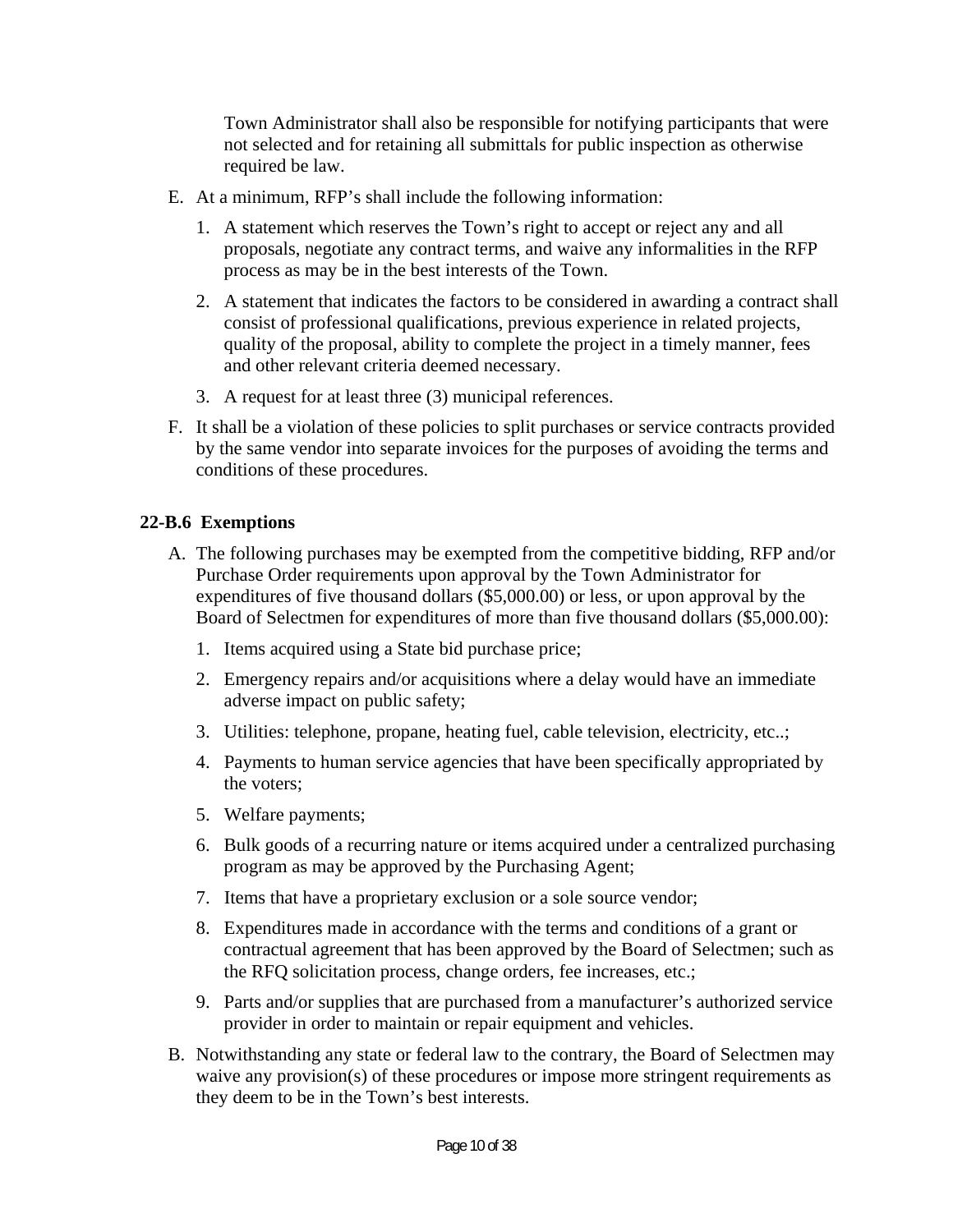#### **22-B.7 Special Conditions**

- A. Pursuant to RSA 447:16, any contractor engaged by the Town for the purposes of the construction, repair or rebuilding of public buildings, public highways, bridges or other public works contracts of thirty-five thousand dollars (\$35,000) or more, shall be required to provide the Town with sufficient security, by bond or otherwise, in an amount equal to at least 100 percent (100%) of the contract price, or of the estimated cost of the work if no aggregate price is agreed upon, conditioned upon the payment by the contractors and subcontractors for all labor performed or furnished, for all equipment hired, including trucks, for all material used and for fuels, lubricants, power, tools, hardware and supplies purchased by said contractor and used in carrying out said contract, and for labor and parts furnished upon the order of said contractor for the repair of equipment used in carrying out said contract.
- B. The Town reserves the right to require a specific amount of retainage, not to exceed ten percent (10%) per invoice, to be withheld from payment for any contract with a value in excess of ten thousand dollars (\$10,000.00) for such period of time as may be necessary to ensure completion of the project in accordance with the contract specifications.
- C. The Board of Selectmen expressly reserves for itself, exclusively, the authority to procure legal services using Town funds. All requests for legal opinions shall be submitted in writing to the Town Administrator, (to be shared with the Board of Selectmen along with responses), using such attorneys as may deemed acceptable to the Board.
- D. All purchases made by Town employees are subject to the provisions of Section XII.17 of the Town's Personnel Policies. A signed authorization by a Department Manager (or designee) will be required in order for an employee to be eligible for reimbursement by the Town for any purchase made using their own funds on behalf of the Town. (Department Managers will need to get signed approval from the Purchasing Agent or Town Administrator for such reimbursements.)
- E. A Department Manager and/or Town Administrator may, when necessary, hold a bidders conference to better acquaint potential vendors with the objectives and processes desired by the Town, and to address any special concerns, questions or request for exceptions that may arise.

### **22-B.8 Town Issued Credit Cards**

- A. Department Managers may be authorized to use a Town credit card upon issuance approved by the Town Administrator. The use of these credit cards is subject to the following terms and conditions:
	- 1. Credit cards shall be in the name of the Town of Gilford, with the authorized employee's name embossed on the card as well.
	- 2. Credit card purchases shall be subject to all of the spending requirements and limitations as set forth in these Purchasing Procedures. In addition, the spending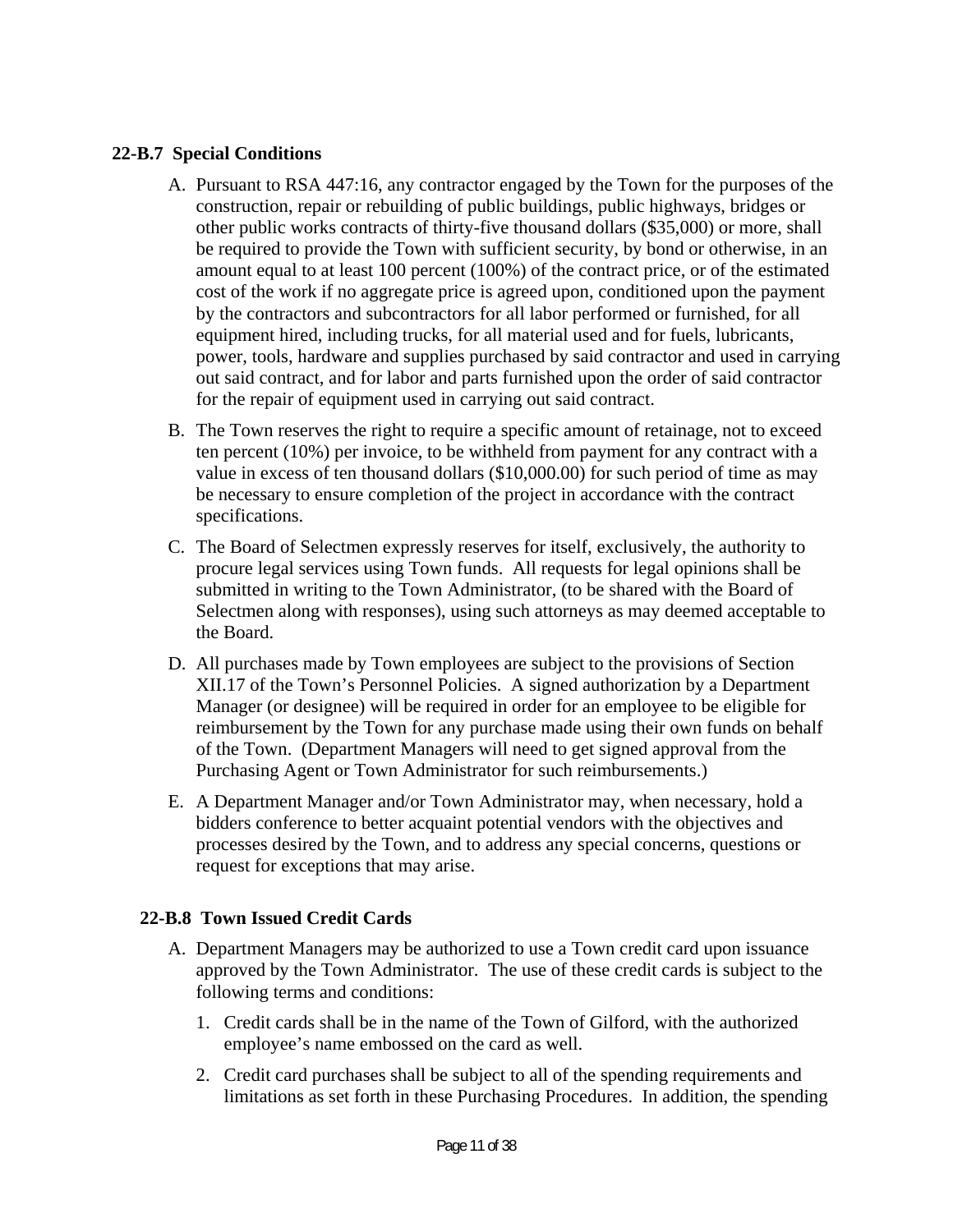limit shall be set at seven thousand five hundred dollars (\$7,500.00) per billing period.

- 3. Credit cards may be used for Town purchases only. They shall not be used under any circumstances for personal purchases or cash advances.
- 4. Employees are responsible for the security of their credit card. All precautions shall be used to maintain confidentiality of the account number, security codes and expiration date of the credit card. Employees shall notify the Purchasing Agent immediately upon discovery of a lost or stolen credit card, in which case they shall not be personally liable for any unauthorized purchases made with the card; however employees may be personally responsible for unauthorized purchases resulting from inadvertence, carelessness, or intentional misuse.
- 5. Employees must ensure that the use of a credit card for telephone or internet purchases is secure and from a reputable company. Do not use a Town issued credit card if there is any doubt about the validity of the transaction.
- 6. Credit cards may be used to purchase goods and services and for travel expenses, (not including fuel for a personal vehicle), provided that the expenditures have been budgeted and are otherwise allowable.
- 7. Credit cards shall not be used to purchase any items that are not otherwise eligible for reimbursement as set forth in Section XII.3.C of the Town's Personnel Policies. In addition, merchants should be informed of the Town's tax exempt status to avoid charges for taxes to the greatest extent possible.
- 8. Original receipts for credit card purchases shall be forwarded to the Purchasing Agent as soon as practical with a notation of the account to be charged. Lost or missing slips must be reported immediately. Employees may be held personally responsible for interest charges attributable to their failure to provide the Town with a timely receipt.
- 9. In the event that an item purchased with a credit card must be returned or exchanged, it shall be the responsibility of the card holder to ensure a proper credit is issued and copies of such documentation are provided to the Purchasing Agent. Under no circumstances should a cash refund be accepted when a credit card was used for the initial purchase.
- 10. Credit card statements shall be mailed directly to the Finance Department for reconciliation and payment purposes. The Town will not pay for charges that are not verified by a receipt. Although the Purchasing Agent may attempt to track down missing receipts as a courtesy on behalf of the Town, it is the responsibility of the Department Manager who authorized a charge to make sure receipts are provided for every transaction.
- B. Notwithstanding any legal rights available to the Town pertaining to the misuse of Town funds, the failure to comply with these terms and condition for the use of a Town issued credit card may result in disciplinary action, collections proceedings, and/or loss of credit card privileges as may be determined by the Town Administrator.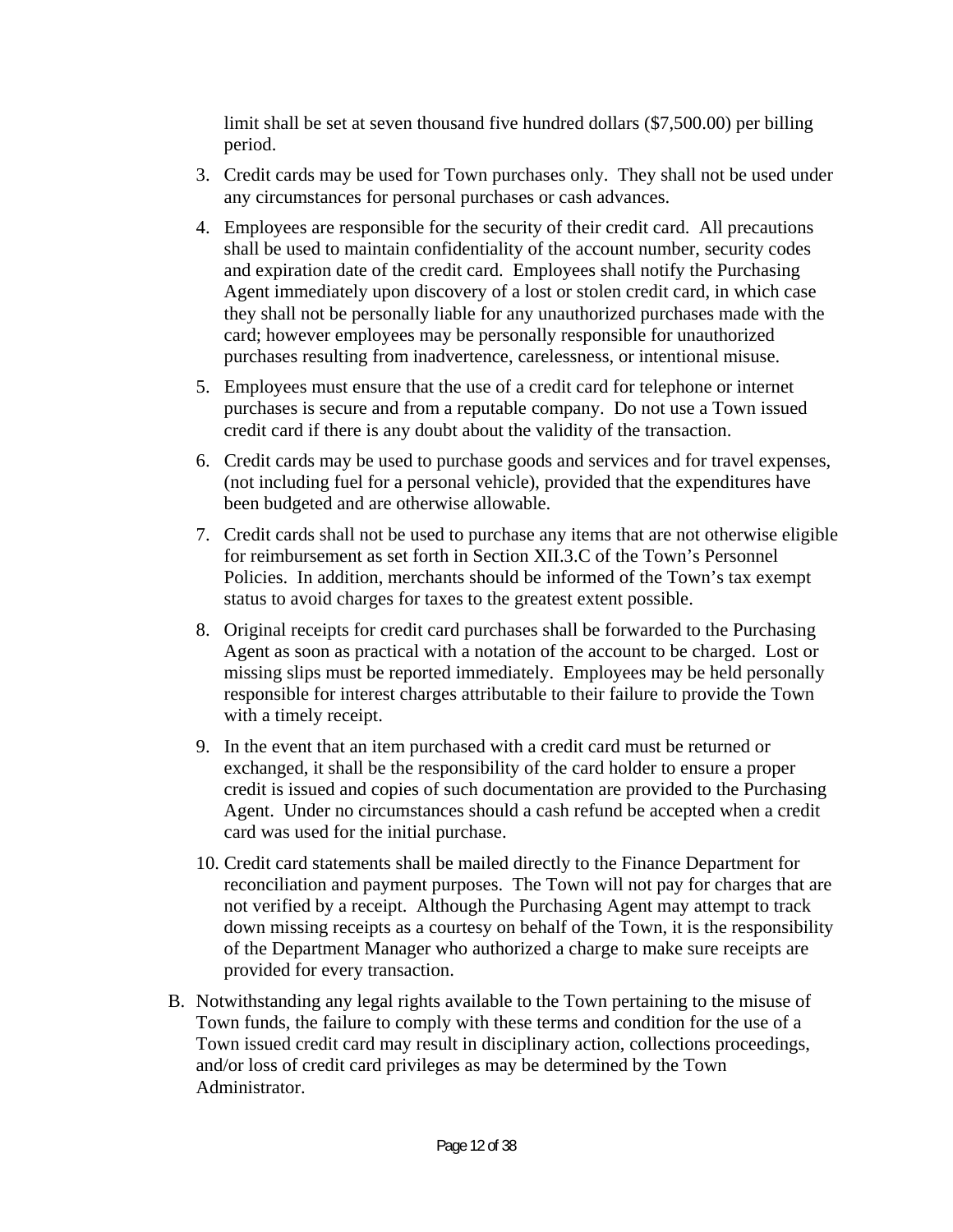- C. Credit card holders shall be required to sign an acknowledgement that they have read and understand this credit card policy along with a receipt to indicate acceptance of the Town issued credit card.
- D. A card holder must immediately relinquish their credit card upon demand of the Town Administrator or upon notice of pending separation of employment, whether voluntary or otherwise.
- E. Employees below the rank of Department Manager may be authorized to have a Town credit card issued in their name as a result of extenuating circumstances related to their specific job responsibilities, subject to these same terms and conditions, upon approval by the Town Administrator.

### **22-B.9 Payment Policies**

- A. Payments to be made by the Town of Gilford for purchases that are subject to these procedures shall require original invoices or receipts that are either accompanied by a copy of a signed Purchase Order, or approved under signature of the Department Manager (or designee) with a list of accounts to be charged. Payments shall not be authorized using statements unless previously authorized by the Purchasing Agent.
- B. Department Managers shall be responsible to review invoices and receipts for accuracy. Invoices and/or receipts (along with statements to be used for reconciliation purposes) shall be forwarded to the Finance Department in a timely manner, but no less frequently than once a week or within seven (7) days of receipt, whichever comes first.
- C. The Finance Department shall produce a manifest of payments to be made for review and approval by the Board of Selectmen at their convenience.
- D. Upon approval of the manifest by a quorum of the Board members, the Finance Department shall issue checks for signature by the Treasurer (or Deputy Treasurer) and distribute them in a timely manner. In the event that any Selectman has a question or concern about an item on the manifest, he/she may request that payment be withheld until (1) the issue is resolved to the satisfaction of that Selectman, or (2) the payment is approved by a vote of the Board of Selectmen at a duly posted public meeting as otherwise allowed by law.
- E. Contractual payments required on a more frequent basis that deviates from the weekly manifest process may be made based upon a defined procedure approved by the Board of Selectmen.
- F. Emergency payments may be made if deemed necessary by the Town Administrator, subject to notification and approval of the Selectmen.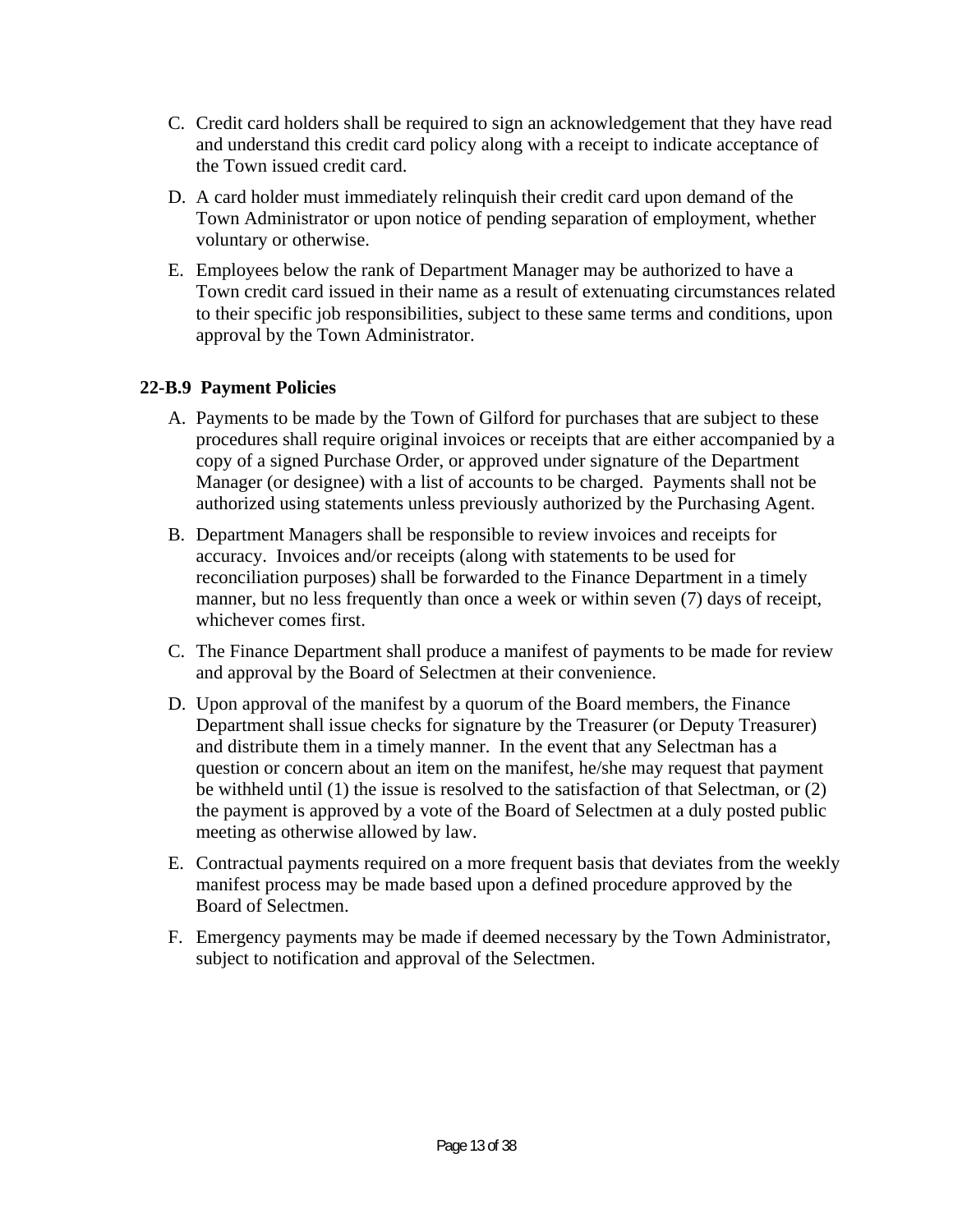### **22-C CASH RECEIPTS POLICY**

### **22-C.1 Authority**

These procedures are adopted pursuant to the authority of RSA 41:9 and RSA 41:29.

### **22-C.2 Purposes**

- A. To establish adequate financial controls and accountability to in order to ensure the safeguarding of town funds.
- B. To provide uniform policies and procedures for the depositing of funds that will ensure operational quality and efficiency.

### **22-C.3 Deposit Agent(s)**

- A. The Treasurer maintains custody of all funds except those funds held by the Trustees of Trust Funds, Library Trustees, or Cemetery Trustees. The Treasurer shall ensure that all monies are deposited at least on a weekly basis or daily whenever funds remitted from all departments collectively totals \$500 or more.
- B. The Treasurer may designate deposit functions to other town officials or employees provided such delegation is in writing and includes written procedures acceptable to the Board of Selectmen.

### **22-C.4 Deposit Procedure**

- A. Departments will ensure that all customers are issued a sequentially numbered receipt at the time of collection of moneys. Customers should be encouraged by appropriately placed signs to request a receipt.
- B. Departments will designate a secure area for the safeguarding and processing of cash received. Access to the secured area should be restricted to authorize personnel only. The secured area should be locked when not occupied.
- C. All receipts must be remitted to the Treasurer, through the Finance Office, at least weekly or daily whenever such funds total \$500.00 or more. In the case of a department that has authority from the Treasurer to deposit direct to the bank, such deposits must follow the same protocol. The Finance Office will verify the amount of the deposit while the department representative is still physically present.
- D. Each department must also complete an account detail report identifying the various revenue accounts to be credited, as well as, a copy of the receipt for each transaction. Departments that are authorized to make deposits directly to the bank, shall forward this report along with a duplicate deposit slip to the Treasurer through the Finance Office.
- F. If there is a discrepancy, the Finance Office and the depositor will initial and provide a brief explanation of any changes made for immediate resolution. In the event that the discrepancies cannot be resolved, the Finance Director and Department Head will be notified immediately.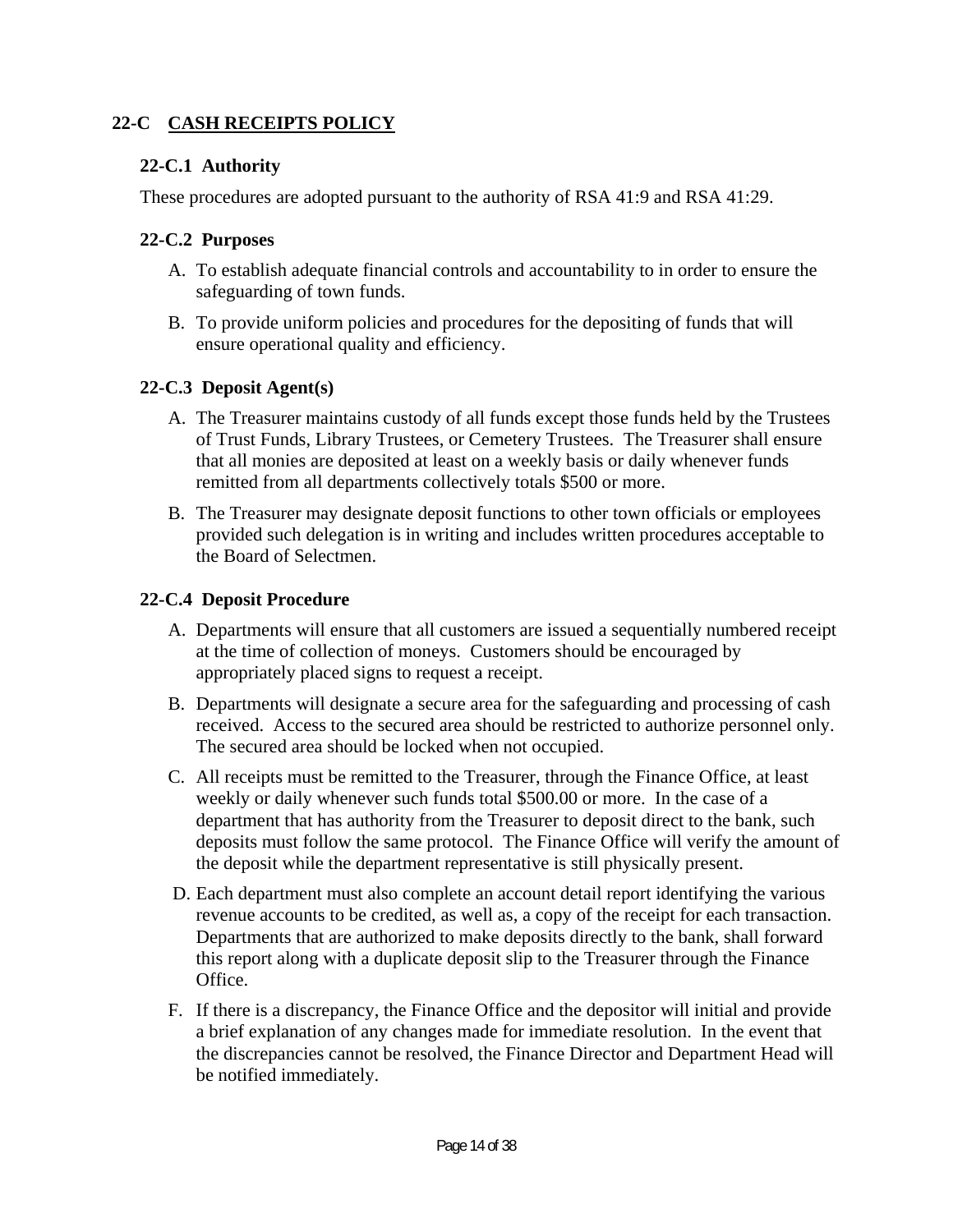- G. The Finance Office will consolidate all deposits received and prepare a bank deposit at least weekly, or daily when funds total \$500.00 or more. The deposit shall be placed in a secure bag and be taken to the Town Clerk – Tax Collector's Office.
- H. The bank will pick up all deposit bags on a daily basis from the Town Clerk Tax Collector's Office and return all bags from previous days deposits to the same location.
- K. Under no circumstance will the Department or any town employee utilize personal funds to compensate for shortages or overages. All shortages or overages must be brought to the attention of the Finance Director prior to submission. Employees and officials are not allowed to cash personal checks made payable to the Town or paychecks.

### **22-C.5 Petty Cash**

- A. A nominal amount of cash may be retained by departments for use as change for daily transactions. Such fund will be kept in a locked cash box and stored with, or in the same manner as, deposit receipts as outlined in section 22-C.4-B. Such funds may be used for small convenience purchases if such use does not interfere with normal operations.
	- 1. Disbursement of petty cash must be done using an approved voucher form.
	- 2. Voucher forms must be signed by the employee receiving the funds and authorized by a Department Head or their designee.
	- 3. A receipt for the purchase shall be returned to Department Head or their designee to be attached to the voucher form. Any change received as a result of the transaction shall be returned to the cash box.
	- 4. Petty cash shall be reconciled on a daily basis if it is used for daily transactions and at least weekly if primarily for petty cash purposes.
	- 5. Reimbursement for petty cash expenditures shall be submitted to the Finance Office, along with the reconciliation, when the sum of the vouchers exceeds twenty five dollars (\$25.00), but no less frequently than once a month.
	- 6. The Finance Office shall review the submittal for accuracy and issue a check to the department as part of the normal accounts payable process.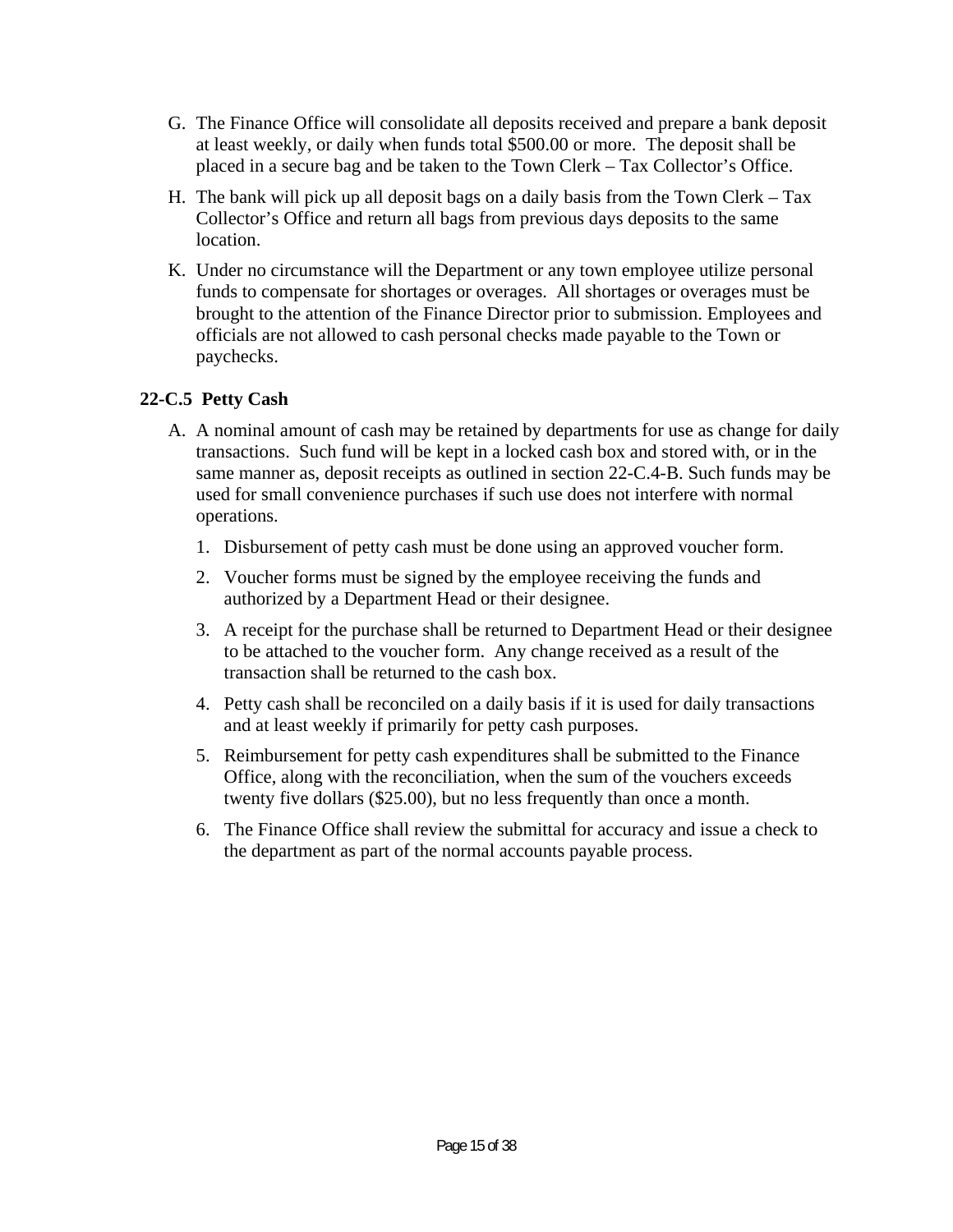### **22-D FUND BALANCE POLICY**

#### **22-D.1 Purpose**

- A. To establish guidelines for the proper classifications of fund balance, the appropriate size of the unassigned fund balance, and the use of any excess funds for the Town of Gilford.
- B. To manage the town's unassigned fund balance to assist with the orderly operation of the town and provision of services to residents and the continued stability of the property tax structure.
- C. To address several primary considerations.
	- 1. To meet the cash flow requirements of the Town.
	- 2. To assist with property tax rate stabilization.
	- 3. To assist with the management of revenues and expenditures, recognizing that sources of revenues are impacted differently under varying economic conditions.
	- 4. To identify the proper use of excess unassigned fund balance.

### **22-D.2 Definitions**

- A. Fund Balance is the accumulated equity balance in a governmental fund from operations over the years. It is the difference between the fund's assets and its liabilities. Fund Balance must be classified into one or more of the five following categories:
	- 1. **NonSpendable Fund Balance** amounts that are not in a spendable form (such as inventory) or are required to remain intact (such as the corpus of an endowment/trust fund).
	- 2. **Restricted Fund Balance** amount constrained to specific purposes by their providers (such s grantors, bondholders, and higher levels of government), through constitutional provisions, or by enabling legislation.
	- 3. **Committed Fund Balance** amounts constrained to specific purposes by a government itself, using its highest level of decision-making authority (town meeting); to be reported as committed, amounts cannot be used for any other purpose unless the government takes the same highest-level action (town meeting) to remove or change the constraint.
	- 4. **Assigned Fund Balance** amounts a government intends to use for a specific purpose: intent can be expressed by the governing body or by an official or body to which the governing body delegates its authority.
	- 5. **Unassigned Fund Balance** all amounts not contained in other classifications and are available for any purpose; these amounts are only reported in the general fund.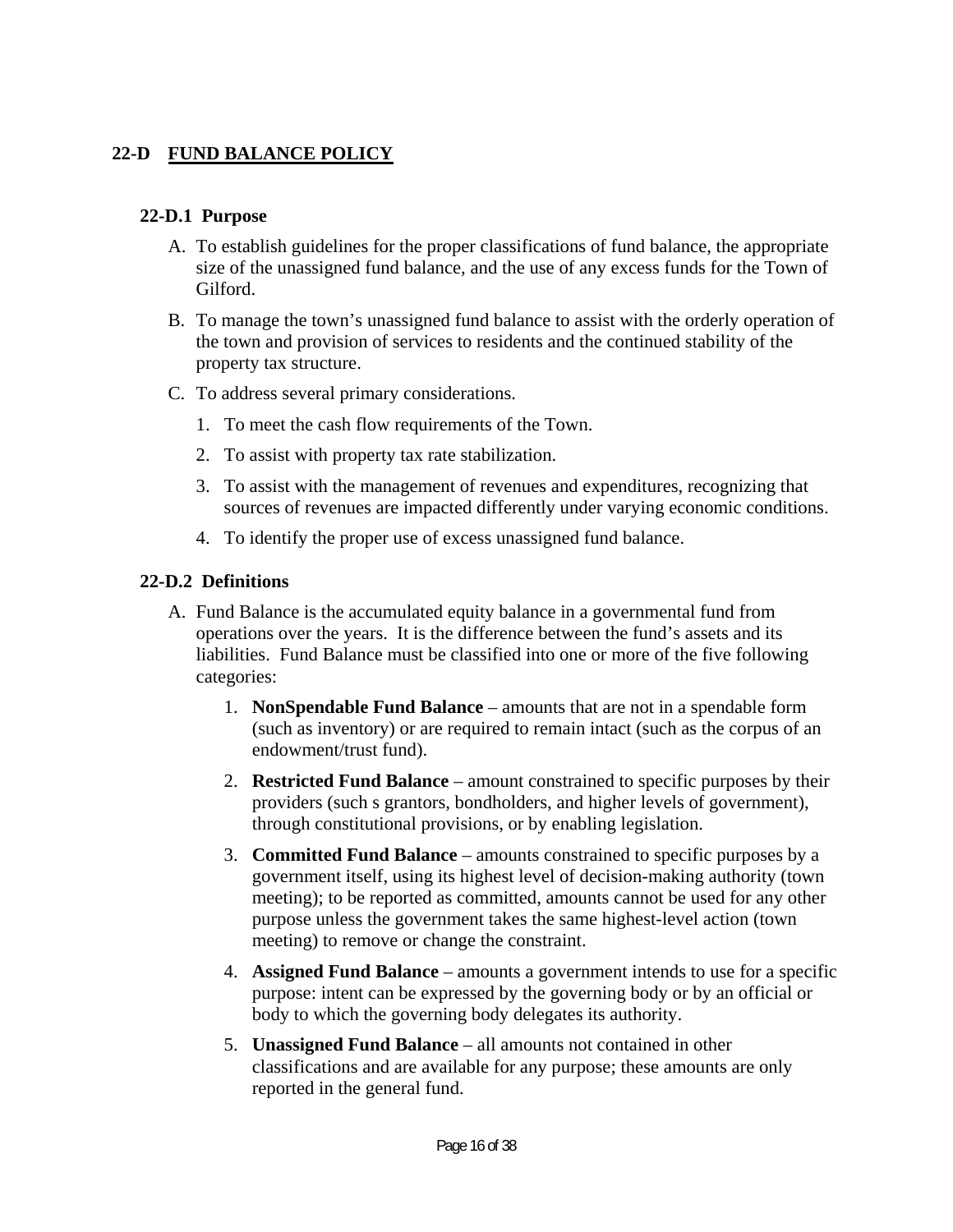*B*. The General Fund is the fund used to account for basic governmental services and is supported mainly by tax revenue.

## **22-D.3 Policy Guidelines**

- A. To maintain a level of fund balance between 5% and 17% of the sum of the town's annual budget plus the School and County appropriations in accordance with the recommendations of the NH Department of Revenue Administration and the general accepted accounting practices recommended by the Government Finance Officers Association.
- B. Spending Prioritizations:
	- 1. When an expenditure is incurred that would qualify for payment with either restricted or unrestricted funds, it will be paid first from restricted funds.
	- 2. When an expenditure is incurred that qualifies for payment from either of the three unrestricted fund balance categories, it will be applied in the following order:
		- a. Committed
		- b. Assigned
		- c.Unassigned
- B. The general fund unassigned fund balance shall be designated for the following purposes and in the amounts described below.
	- 1. To avoid the need to issue Tax Anticipation Notes, the Town shall retain a sufficient amount of unassigned fund balance in order to provide an appropriate level of cash reserves for town operations and its obligations to the school district and county. This amount shall also include funds necessary to manage unanticipated emergencies as defined by RSA-32:l l.
	- 2. A nominal amount of the unassigned fund balance shall be used to stabilize the municipal portion of the tax rate. This amount shall reflect a minimal sum anticipated annually, resulting from unexpended appropriations and unanticipated revenues. This nominal amount, in excess of the cash reserves necessary in (1) above, is established at \$300,000.
	- 3. Unassigned fund balance in excess of (1) and (2) which is above the minimum amount set forth in (A) shall be known as unallocated unassigned fund balance.
	- 4. It is recognized that an undue reliance upon the unassigned fund balance to stabilize the tax rate is detrimental to the financial health of the town. Accordingly, with the exception of (2) above, the town shall not allocate any additional portion of its unassigned fund balance to pay operating costs, wages, salaries and benefits, or recurring capital expenses (e. g. police cruisers, minimal level of road reconstruction).
	- 5. It is recognized that municipal rating agencies discourage the use of one-time or excess funds to pay debt service requirements. Accordingly, the Town shall not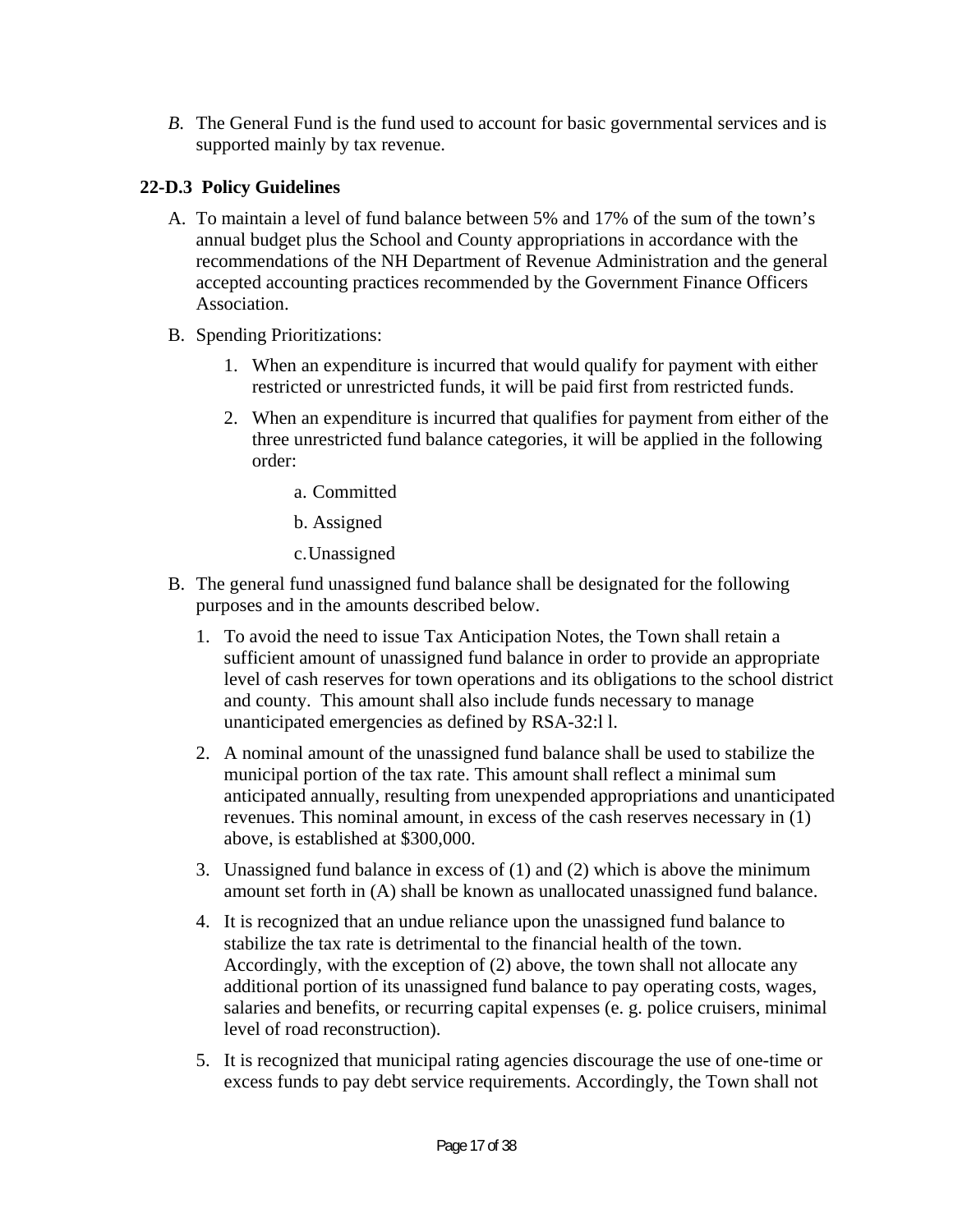allocate any additional portions of its unassigned fund balance to make debt service payments.

- 6. Unallocated unassigned fund balance in excess of the sums necessary for (1)  $\&$ (2) may be used for the current or planned capital expenses through the use of Capital Reserve Funds, non-recurring capital equipment, and other capital purchases or major projects which will increase the town's efficiency in delivering municipal services, but whose absence shall not curtail or otherwise restrict the delivery of those services.
- 7. Unallocated unassigned fund balance may also be utilized to re-appropriate funds for projects previously budgeted but not initiated at fiscal year end.
- 8. Unallocated unassigned fund balance may be utilized for overlay purposes when it is anticipated that the property tax abatements will be issued for assessment changes implemented in a previous fiscal year.
- C. The town recognizes that several revenue sources are subject to significant fluctuation, depending upon the local and regional economic climate. Among these revenue sources are motor vehicle permit fees, boat registration fees, interest on deposits and interest earned on delinquent taxes. In order to avoid an over-reliance upon these variable revenue sources, the Town shall include in its annual budget estimates of historical norms. If actual revenues fall short of these Excess revenues shall, at year-end, be classified as unassigned fund balance, to be utilized in accordance with this Policy.
- D. Nothing in this Policy shall require the Town to exhaust all of its unallocated unassigned fund balance in one fiscal year. Expenditure of unallocated unassigned fund balance shall be made after a review of all available information, including the Town's planning tools such as the Capital Improvements Program.
- E. The Finance Director, as part of the annual budget process, shall prepare an analysis of this Policy. The analysis shall include the prior year actual status of this policy and project the status for the current year.
- F. Shortages from the requirements of this policy shall result in no further allocation of unassigned fund balance beyond the use in (1) above, until such time as the unassigned fund balance exceeds that required in (1). Thereafter, any excess unassigned fund balance shall be used for tax rate stabilization as described in (2) above, followed by other potential uses identified throughout this Policy.
- G. Overages from the requirements of this policy shall be managed in one of the ways as defined in (6) through (8). Should excessive overages continue over an extended period of time, the amount used to stabilize the tax rate as set forth in (2) may be adjusted accordingly.
- H. It is clearly understood that the guidelines adopted within this Policy, particularly those associated with expenditures, shall first receive appropriate authority from voters at an Annual Meeting.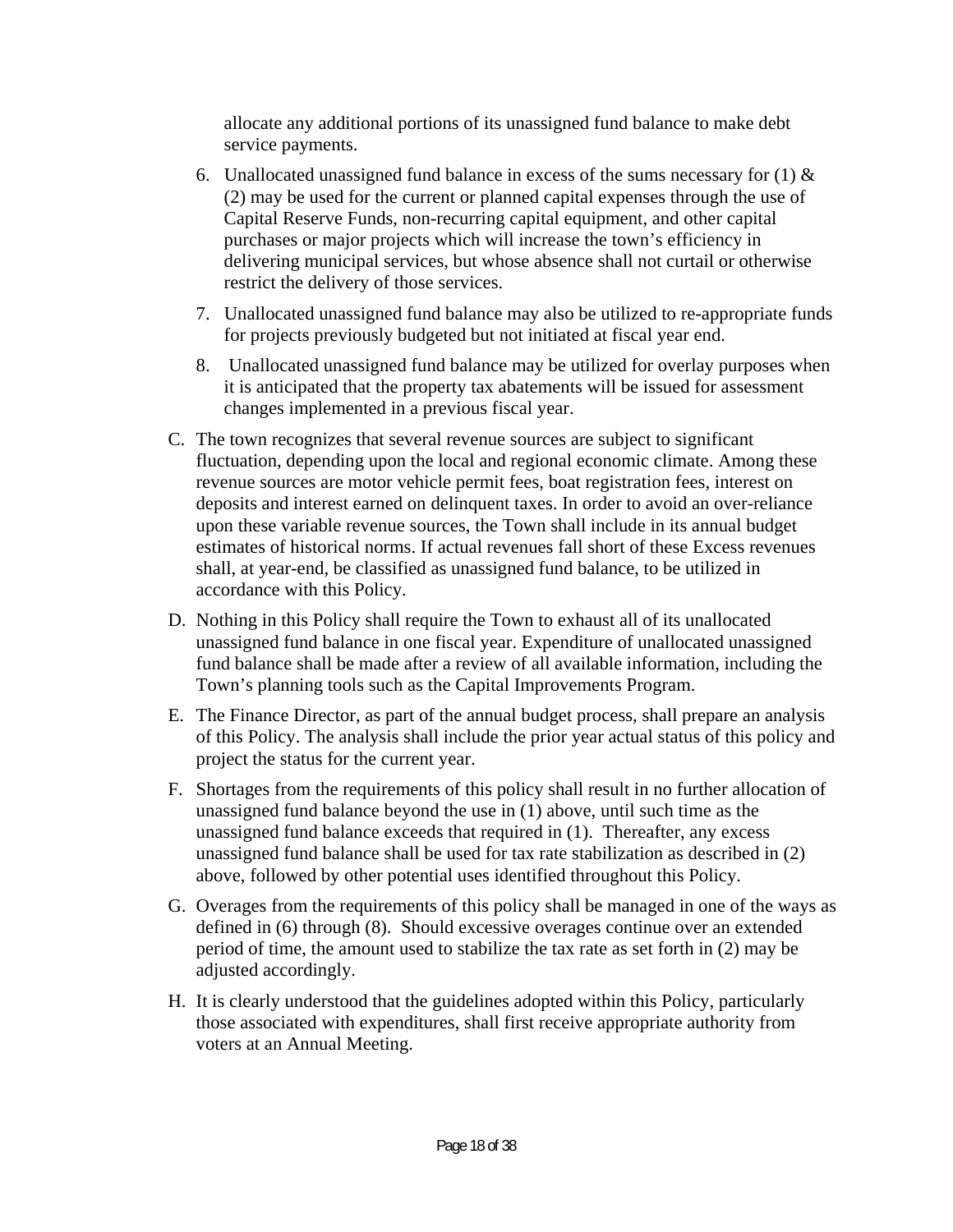### **22-E INTERNAL CONTROLS**

#### **22-E.1 Purposes**

Internal controls are tools that help managers be effective and efficient while avoiding serious problems such as overspending, operational failures, and violations of law. Specifically, internal controls are the structure, policies, and procedures put in place to provide reasonable assurance that management meets its objectives and fulfills its responsibilities.

#### **22-E.2 Principals and Guidelines**

- A. The Control Environment
	- 1. The Board of Selectmen has adopted this policy as evidence of their commitment to safeguarding the Town's assets. The expectation of integrity and ethical values is the foundation for all other components of managerial control.
	- 2. Integral to the organizational culture of the Town is a commitment to competence. A sound Personnel Plan, continual review of job descriptions, background checks, job qualifications, and performance evaluations are some of the tools used to demonstrate this commitment. In addition to competence, a clear line of authority and responsibility is established and documented throughout the Personnel Plan, job descriptions and departmental policies.
- B. Risk Assessment
	- 1. All levels of administration and management must be aware of the potential risks that could hinder Town operations. Always be aware of what could go wrong and what assets need to be protected.
	- 2. Some indications of increased risk include;
		- a. Changes in personnel (turnover, attitudes, levels of stress, illness).
		- b. Changes in operations (economic or political).
		- c. Periods of rapid growth.
		- d. Establishment of new services provided.
		- e. Complex programs or activities.
		- f. Cash transactions.
		- g. Off-book accounts.
		- h. Uncorrected prior problems.
- C. Control Activities
	- 1. These are the tools that minimize risk and enhance effectiveness. They are designed to increase productivity, not bureaucracy. Primarily, this consists of specific departmental or town-wide policies and procedures that describe what the Towns objectives are and how to achieve those objectives.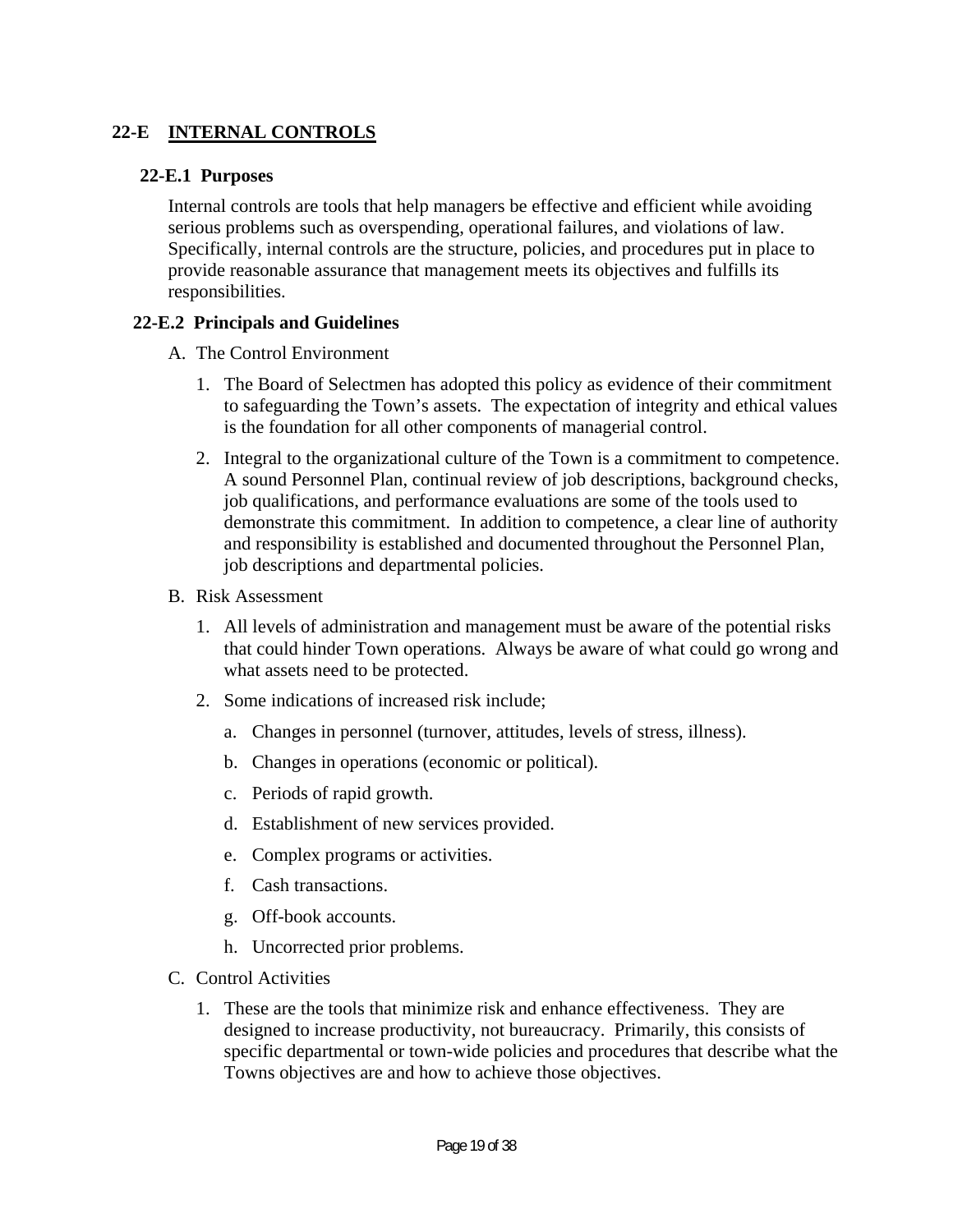- 2. Preventive controls utilized include; authorizations, documentation, segregation of duties, sequential numbering of forms, controlled access, physical security, confidentiality, computer passwords, and disaster recovery.
- 3. Detection controls include;
	- a. Reconciliations.
	- b. Periodic verifications (inventory).
	- c. Exception reports.
	- d. Supervisory reviews.
- D. Information and Communication
	- 1. Supervisors must communicate duties and responsibilities to employees and employees must be able to alert management to potential problems. Communication of this policy must be ongoing between various levels and departments of the Town. This information must be communicated both within the Town's operations and externally to vendors, taxpayers, and other committees.
- E. Monitoring
	- 1. The effectiveness of all control policies and procedures shall be periodically reviewed. Ongoing review will assess the continued adequacy of policies and identify problems that need to be corrected.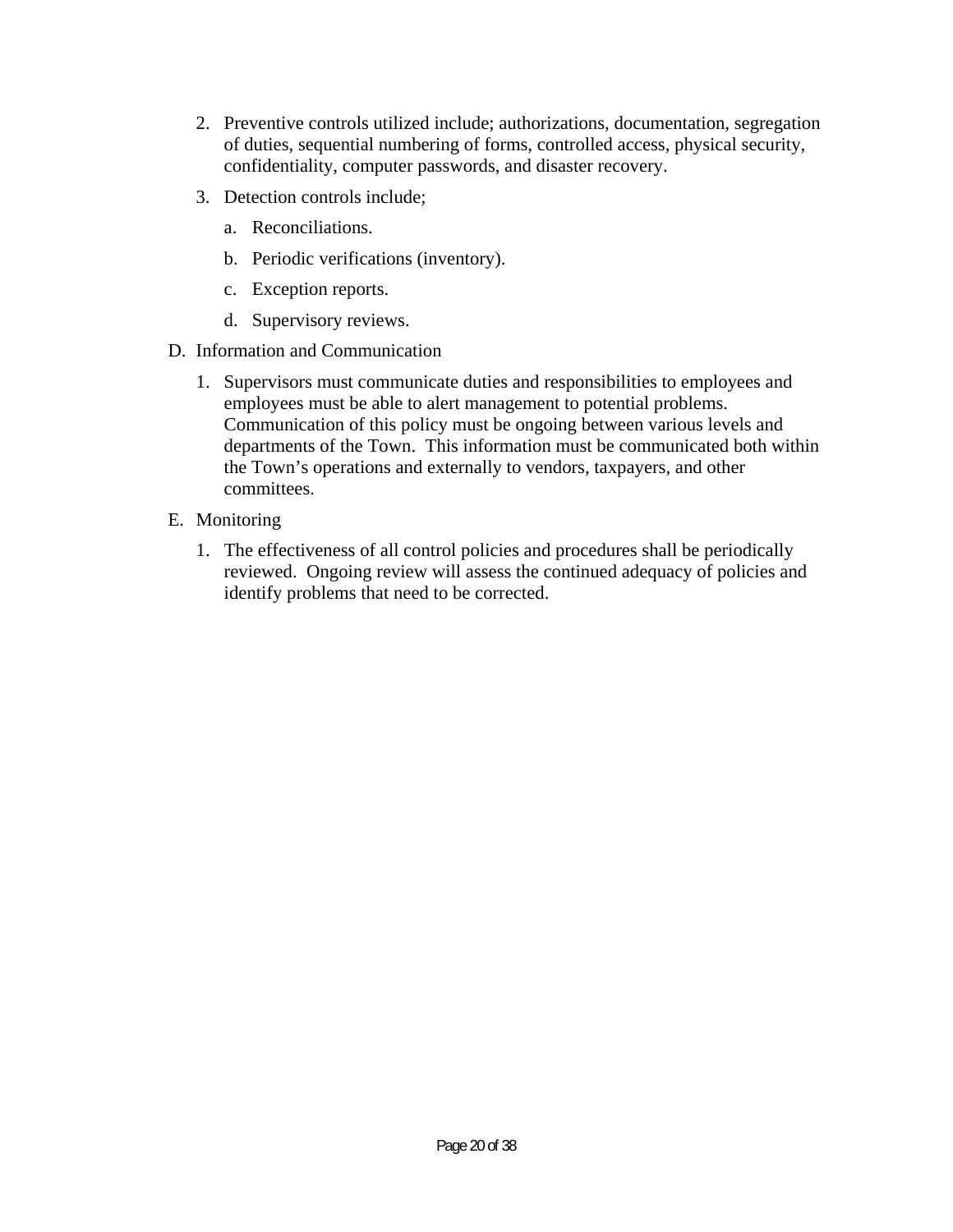### **22-F FRAUD POLICY**

#### **22-F.1 Purposes**

- A. The Town of Gilford is committed to protecting its revenue, property, information and other assets from any attempt, either by members of the public, contractors, vendors, agents or its own employees, to gain by deceit, financial or other benefits at the expense of Town taxpayers.
- B. Town officials and employees must, at all times, comply with all applicable laws and regulations. The Town will not condone the activities of officials or employees who achieve results through violation of the law or unethical business dealings. The Town does not permit any activity that fails to stand the closest possible public scrutiny.
- C. This policy sets out specific guidelines and responsibilities regarding appropriate actions that must be followed for the investigation of fraud and other similar irregularities.

#### **22-F.2 Definitions**

- A. Occupational fraud is defined by the Association of Certified Fraud Examiners as the use of one's occupation for personal enrichment through the deliberate misuse or misapplication of the employing organization's resources or assets. There are three major categories of occupational fraud.
	- 1. Asset Misappropriations Theft or misuse of an organization's assets.
		- a. Cash.
			- i. Fraudulent Disbursements Causing the Town to disburse funds through some trick or device (e.g. submitting false invoices/time cards/sheets, expense reimbursement schemes, check tampering, etc.).
			- ii. Skimming Cash is stolen before it is recorded on the Town's books and records.
			- iii. Cash Larceny Cash is stolen after it has been recorded on the Town's books or records.
		- b. Inventory and all other assets.
			- i. Misuse Misuse of the Town's inventory or assets for personal use (e.g. Town vehicles and equipment, computers, materials, supplies, etc.).
			- ii. Larceny Inventory or other assets are stolen.
	- 2. Corruption Wrongfully use influence in a business transaction in order to procure some benefit for themselves or another person, contrary to duty to employer or the rights of another.
		- a. Conflicts of Interest An undisclosed economic or personal interest in a transaction that adversely affects the Town.
		- b. Bribery The offering, giving, receiving or soliciting of anything of value to influence an official act or a business decision.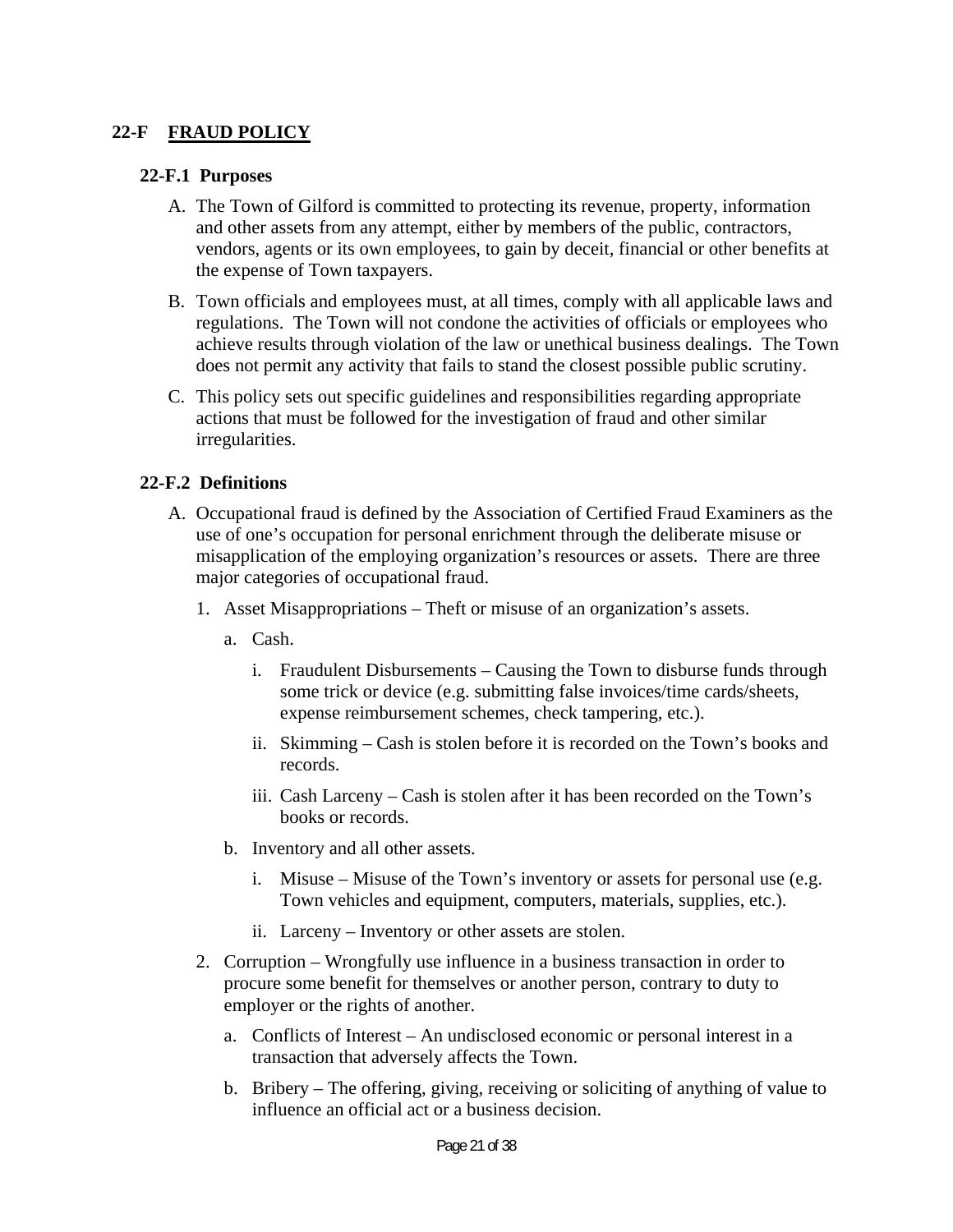- c. Illegal Gratuities A party who benefits from an official act or a business decision gives a gift to a person who made the decision. An illegal gratuity does not require proof of intent to influence.
- d. Economic Extortion An employee demands that a vendor/contractor/etc. pay to influence an official act or a business decision.
- 3. Fraudulent Statements Falsification of the Town's financial statements.
- B. Other similar irregularities is defined as any activity involving questionable behavior or business dealings by members of the public, contractors, vendors, agents or Town employees, that put Town revenue, property, information and other assets at risk of waste or abuse.

### **22-F.3 Applicability**

This policy applies to all Board Members, the Town Administrator, employees of the Town, and to all Committees over which the Board of Selectmen has authority to require general policies to be followed. This policy is also applicable to companies doing business with the Town of Gilford (contractors, vendors, agents, etc.).

### **22-F.4 General Policy and Responsibility**

- A. It is the Town's intent to fully investigate any suspected acts of fraud or other similar irregularity. An objective and impartial investigation will be conducted regardless of the position, title, and length of service or relationship with the Town of any party who might be or become involved in the subject of such investigation.
- B. The Board of Selectmen and Town Administrator are responsible for instituting and maintaining a system of internal controls to provide reasonable assurance for the prevention and detection of fraud, misappropriations and other irregularities. Management should be familiar with the types of improprieties that might occur within their area of responsibility and be alert for any indications of such conduct.
- C. The Town Administrator has the primary responsibility for the investigation of all activity defined in this policy.
- D. In all circumstances where there are reasonable grounds to indicate that a fraud may have occurred, the Town Administrator, with the advice of the Board of Selectmen, will contact the Gilford Police Department.
- E. Upon conclusion of the investigation, the results will be reported to the Town Administrator and others as determined necessary.
- F. The Town will pursue every reasonable effort, including court ordered restitution, to obtain recovery of the Town's losses for the offender, or other appropriate source.

### **22-F.5 Procedures**

- A. All Employees
	- 1. Any employee who has knowledge of an occurrence of irregular conduct, or has reason to suspect that a fraud has occurred, shall immediately notify his/her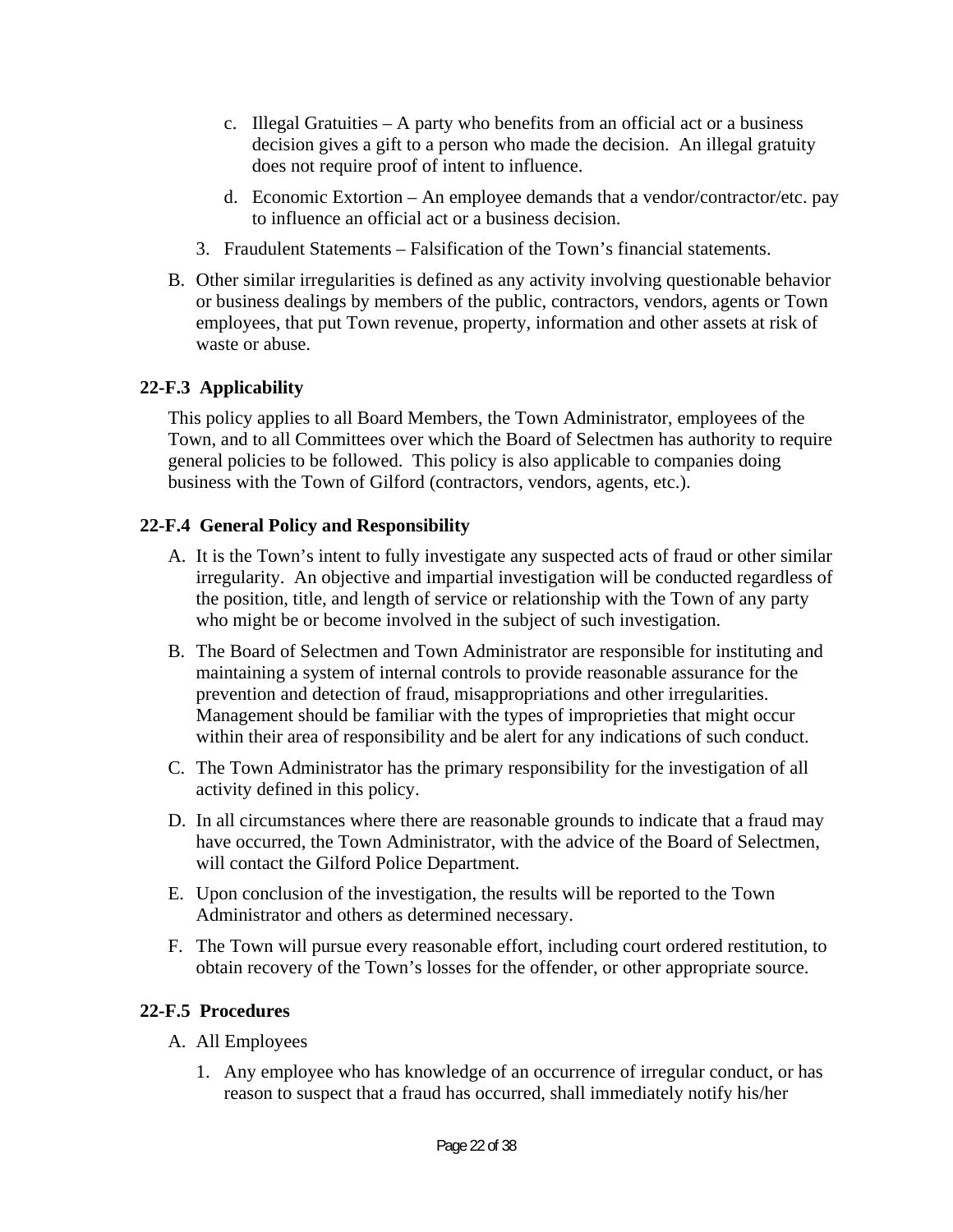supervisor. If the employee has reason to believe that their supervisor may be involved or does not feel comfortable reporting the occurrence to their supervisor, the employee shall immediately notify the Town Administrator.

- 2. Employees have a duty to cooperate during an investigation.
- 3. Employees who knowingly make fake allegations will be subject to discipline in accordance with Personnel policy and procedures.
- B. Town Management/Elected Officials

Upon notification from an employee of suspected fraud, or if management has reason to suspect that a fraud has occurred, they shall immediately notify the Town Administrator.

C. Town Administrator

Upon notification or discovery of a suspected fraud, the Town Administrator will promptly investigate the suspected fraud. In all circumstances, where there are reasonable grounds to indicate that a fraud may have occurred, the Town Administrator will inform the Town's Counsel. Subject to the advice of Town Counsel, the Town Administrator will contact the Gilford Police Department.

D. Contacts/Protocol

After an initial review and a determination that the suspected fraud warrants additional investigation, The Town Administrator will coordinate the investigation with Town Counsel and appropriate law enforcement officials.

E. Security of Evidence

Once a suspected fraud is reported, the Town Administrator, in consultation with Town Counsel, shall take immediate action to prevent the theft, alteration, or destruction of relevant records. Such actions include, but are not necessarily limited to, removing the records and placing them in a secure location, limiting access to the location where the records currently exist, and preventing the individual suspected of committing the fraud from having access to the records. The records must be adequately secured until the Town Administrator obtains the records to begin the investigation.

F. Confidentiality

All participants in a fraud investigation shall keep the details and results of the investigation confidential. However, the Town Administrator, in consultation with Town Counsel and/or police department, may disclose particulars of the investigation with potential witnesses if such disclosure would further the investigation.

- G. Personnel Actions
	- 1. If a suspicion of fraud is substantiated by the investigation, disciplinary action, up to and including dismissal shall be taken by the Board of Selectmen.
	- 2. Unless exceptional circumstances exist, a person under investigation for fraud shall be given notice in writing of the essential particulars of the allegations following the conclusion of the audit investigation and prior to final disciplinary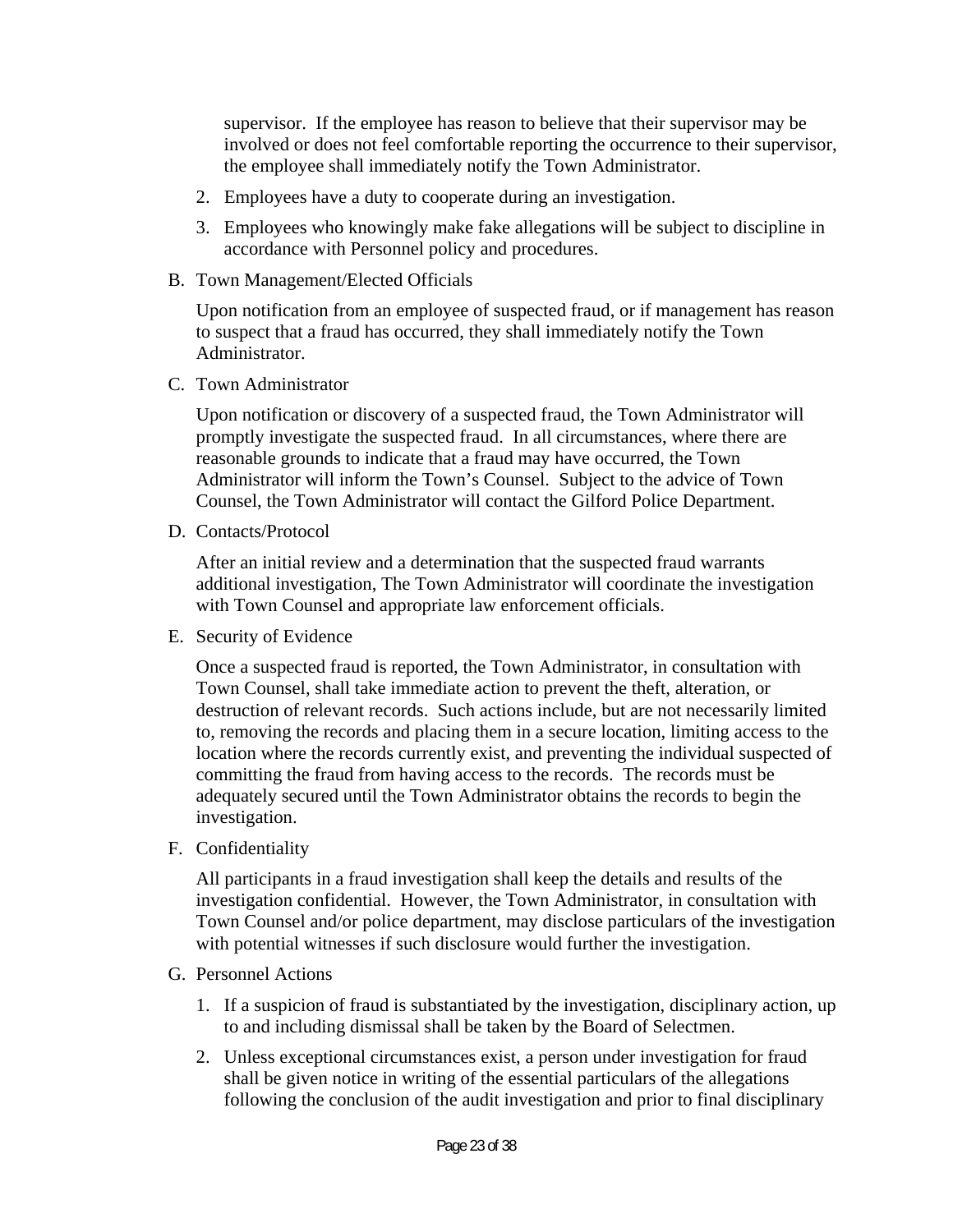action being taken. Where notice is given, the person against whom allegations are being made may submit a written explanation to the Town Administrator no later than seven calendar days after the notice is received.

- H. Whistle-Blower Protection
	- 1. Under New Hampshire Statute Title XXIII Labor, Chapter 275-E of the Whistleblowers' Protection Act – Protection of employees reporting violations – No employer shall discharge, threaten, or otherwise discriminate against any employee regarding such employee's compensation, terms, conditions, location, or privileges of employment because:
		- a. The employee, in good faith, reports or causes to be reported, verbally or in writing, what the employee has reasonable cause to believe is a violation of any law or rule adopted under the laws of this state, a political subdivision of this state, or the United States; or
		- b. The employee, in good faith, participates, verbally or in writing, in an investigation, hearing, or inquiry conducted by any governmental entity, including a court action, which concerns allegations that the employer has violated any law or rule adopted under the laws of this state, a political subdivision of this state, or the United States.
	- 2. Paragraph I of this section shall not apply to any employee unless the employee first brought the alleged violation to the attention of a person having supervisory authority with the employer, and then allowed the employer a reasonable opportunity to correct that violation, unless the employee had specific reason to believe that reporting such a violation to his employer would not result in promptly remedying the violation.
- I. Media Issues

Any Town employee or elected official contacted by the media with respect to an audit investigation shall refer the media to the Town Administrator. The alleged fraud or audit investigation shall not be discussed with the media by any person other than the Town Administrator.

J. Documentation

At the conclusion of the investigation, the results will be reported to the Town Administrator and Board of Selectmen and others as determined necessary. If the report concludes that the allegations are founded, the report will be forwarded to the Office of the Attorney General and/or the Police Department.

K. Completion of the Investigation

Upon completion of the investigation, including all legal and personnel actions, any records, documents and other evidentiary material will be returned by the Town Administrator to the appropriate department.

L. Reporting to External Auditors

The Town Administrator will report to the external auditors of the Town all information relating to investigations.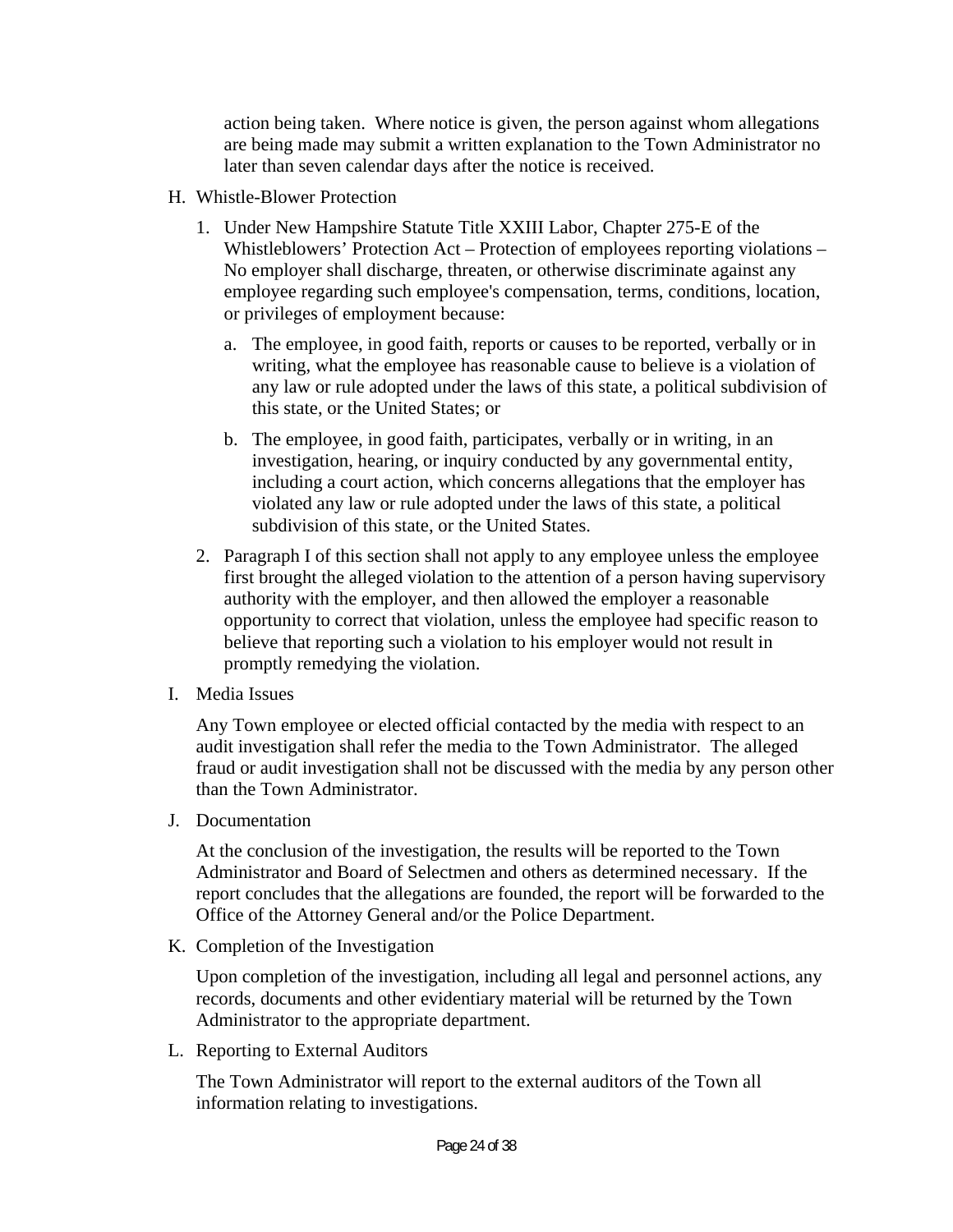### M. Training

- 1. Employees of the Town will be given a copy of this policy and will also be required to understand the requirements as listed below. New employees are trained at the time of hiring about the Town's Personnel Plan, Internal Control Policy and Fraud Policy. This training explicitly covers expectations of all employees regarding:
	- a. Their duty to communicate certain matters;
	- b. A list of types of matters, including actual or suspected fraud, to be communicated along with specific examples; and
	- c. Information on how to communicate those matters.
- N. Annual Report

As directed by the Board of Selectmen, the Town Auditor will report, on an annual basis, information related to investigations conducted during the year.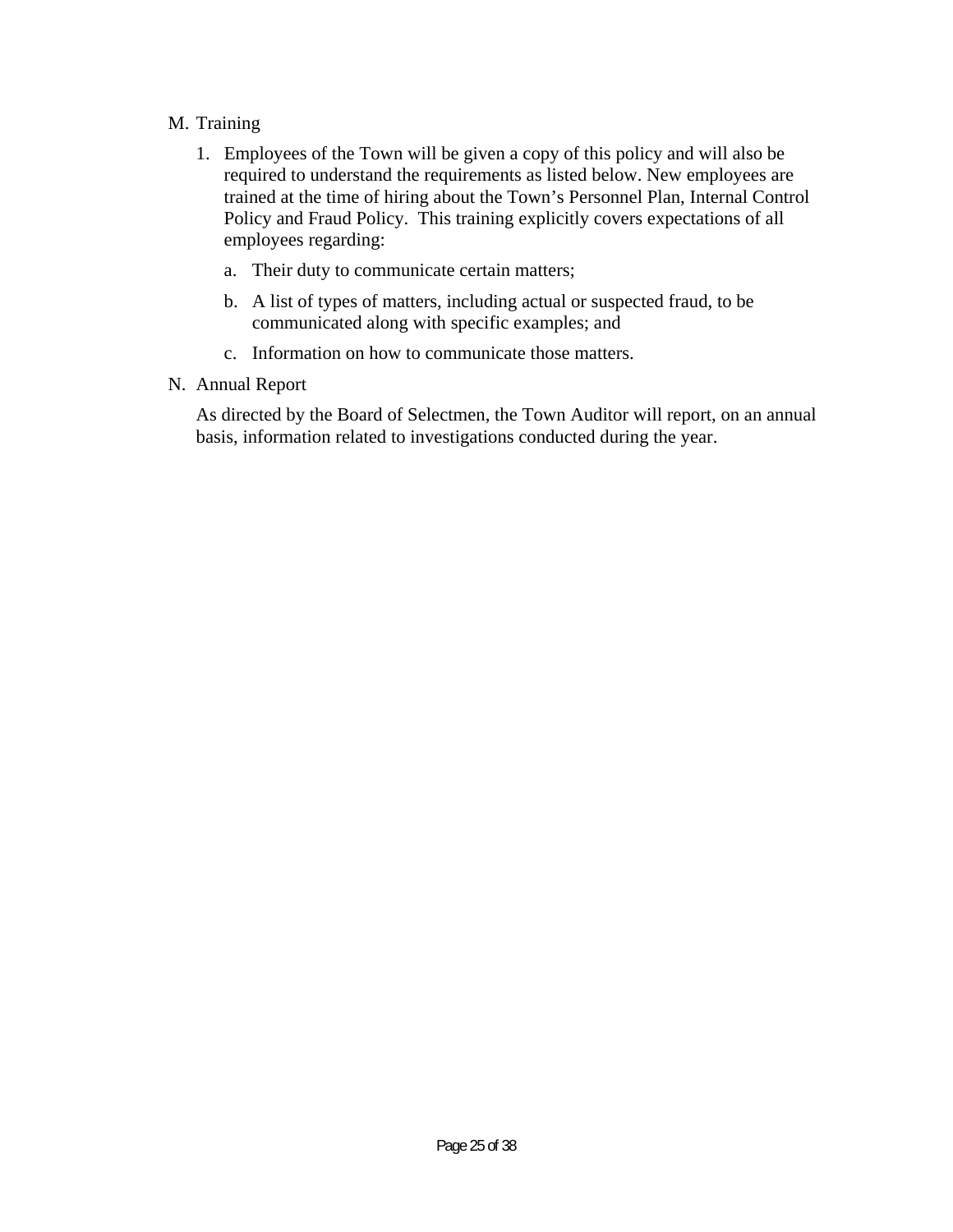# **22-G CREDIT CARD SECURITY AND PROCESSING**

### **22-G.1 Purpose**

- A. This policy covers the security and processing of credit card information. Security of this information is extremely important to the transaction of business and the Town is entrusted by our citizens to protect sensitive information that may be supplied while conducting business.
- B. Employees and town officials must, at all times, comply with all applicable laws and regulations. The Town will not condone the activities of employees or officials who achieve results through violation of the law or unethical business dealings. The Town does not permit any activity that fails to stand the closest possible public scrutiny.

### **22-G.2 Definitions**

- A. Sensitive information is defined as any personal information (i.e. name, address, phone number, e-mail, Social Security number, driver's license number, bank account, credit card numbers, etc.) or municipal information not publicly available (i.e. – clients, financial information, employee information, schedules, technology, etc.).
- B. Media is defined as any printed or handwritten paper, received faxes, floppy disks, back-up tapes, computer hard drive, etc.
- C. An employee is any person employed by the Town.
- D. A town official is any person elected to office or appointed to a position that is not designated as an employee (i.e. volunteer).

### **22-G.3 Applicability**

- A. This policy applies to all municipal employees and officials who may directly interact with the cardholder environment. Each employee and official must read and sign a form verifying they have read and understand this policy.
- B. Management will review and update this information security policy at least once a year to incorporate relevant security needs that may develop.

### **22-G.4 Procedures**

- A. All credit card information must be stored securely and disposed of in a secure manner when no longer needed for business reasons. Any media (i.e – paper, floppy disk, backup tape, computer hard drive, etc.) that contains credit card information must be protected against unauthorized access.
	- 1. Destroy cardholder information in a secure method when no longer needed. Media containing card information must be destroyed by shredding or other means of physical destruction that would render the data irrecoverable (shred, degauss, etc.).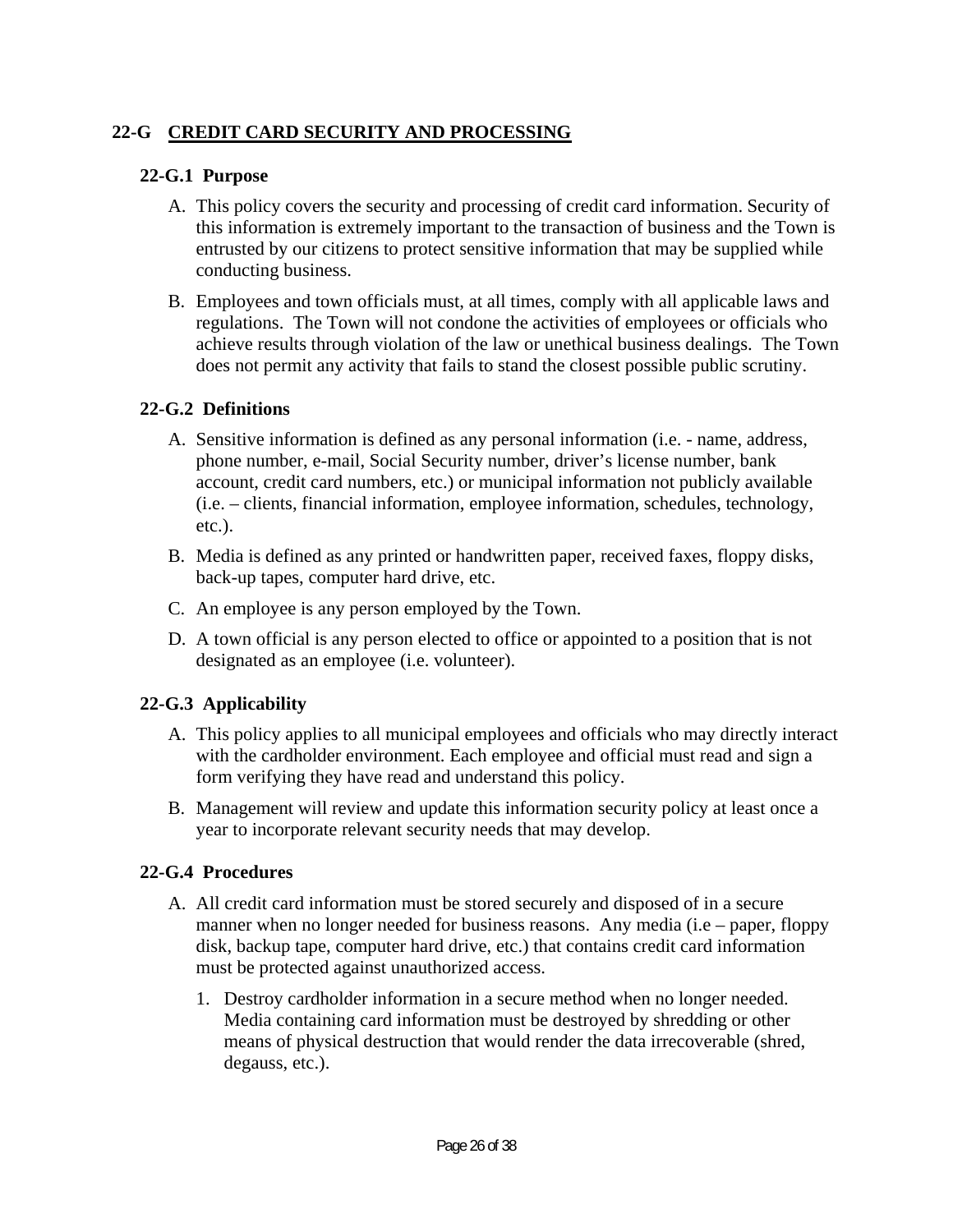- 2. It is prohibited to store the contents of the credit card magnetic stripe (track data) on any media whatsoever.
- 3. It is prohibited to store the card-validation code (3 or 4 digit value printed on the signature panel of the card) on any media whatsoever.
- 4. All but the last 4 numbers of the credit card account number must be masked (i.e.  $-x$ 's or \*'s) when the number is displayed electronically or on paper.
- B. If credit card information needs to be transported physically or electronically, it must be protected while in transit (i.e. – to a secure storage facility or across the Internet).
	- 1. Credit card account numbers must never be e-mailed without using proper encryption technologies (i.e. – PGP encryption).
	- 2. Media containing credit card account numbers must only be given to trusted persons for transport to off-site locations.
- C. Access to credit card information is restricted to those that have a need-to-know. No employee or town official should have access to credit card account numbers unless they have a specific job function that requires such access.
- D. Physical access to credit card information, or systems that house that information (ex. computers or filing cabinets storing cardholder data), will be restricted in order to protect it from those who do not have a need to access that information.
	- 1. Media containing credit card information must be securely handled and distributed.
	- 2. Media containing stored sensitive information (especially credit card account numbers and social security numbers) should be properly inventoried and disposed when no longer needed for business by deleting, shredding degaussing before disposal.
	- 3. Visitors should always be escorted and easily identifiable when in areas that may contain sensitive information.
	- 4. Password protected screen savers should always be used on any computers that may contain sensitive information.
- E. Keeping credit card information secure requires periodic training of employees and town officials and contractors to keep security awareness levels high. The following policies and procedures address this issue.
	- 1. Hold periodic security awareness training meetings of employees, town officials, and contractors to review correct handling procedures for sensitive information.
	- 2. Employees and town officials are required to read this security policy and verify that they fully understand it by signing the acknowledgement form at the end of this policy.
	- 3. Background checks (such as credit and criminal record checks, within the limits of local law) will be conducted for all employees and town officials that are elected or appointed and will handle credit card information.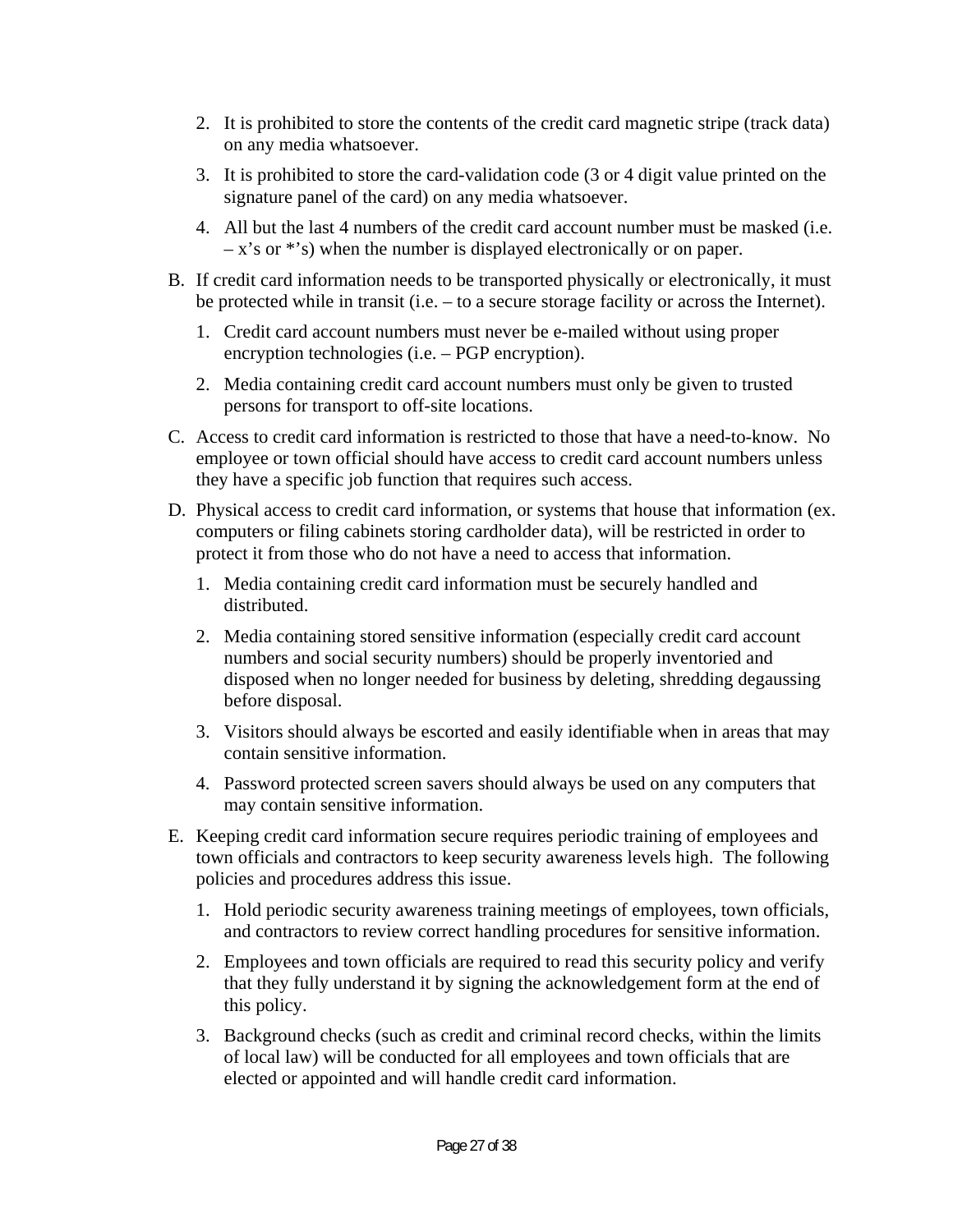- 4. All third parties with access to credit card account numbers are contractually obligated to comply with card association security standards (PCI/DSS).
- 5. This security policy shall be reviewed annually and updated as needed.

### **22-G.5 Security Management/Incident Response Plan**

- A. There will be an employee or town official of the municipality designated as the security officer. The security officer shall be appointed by the Board of Selectmen. The security officer is responsible for communicating credit card security policies to employees, town officials, and contractors and tracking the adherence to the policies. In the event of a compromise of credit card information, the security officer will oversee the execution of the incident response plan.
- B. Incident Response Plan:
	- 1. If a compromise is suspected, the information security officer shall be alerted.
	- 2. The security officer shall conduct an initial investigation of the suspected compromise.
	- 3. If compromise of information is confirmed, the security officer will alert management and begin informing parties that may be affected by the compromise. If the compromise involves credit card account numbers perform the following:
		- a. Contain and limit the extent of the exposure by shutting down any systems or processes involved in the compromise.
		- b. Alert necessary parties (Merchant Bank, Visa Fraud Control, law enforcement).
		- c. Provide compromised or potentially compromised card numbers to Visa Fraud Control within 24 hrs.
		- d. Additional security information may be found at: http://usa.visa.com/business/accepting\_visa/ops\_risk\_management/cisp\_if\_co mpromised.html

# **22-G.6 Ethics and Discipline**

- A. The Town expects that all employees and town officials conduct themselves in a professional and ethical manner in the course of processing credit card information consistent with Article XIII of the Town's Personnel Policy.
- B. employees and town officials should report any dishonest activities or damaging conduct to an appropriate supervisor or official.
- C. An employee's failure to comply with the standards and policies set forth in this document may result in disciplinary action as set forth in Article IX of the Town's Personnel Policy. A town official's failure to comply with the standards and policies set forth in this document may result in the official being banned from processing credit card information and other actions as set forth in State statutes.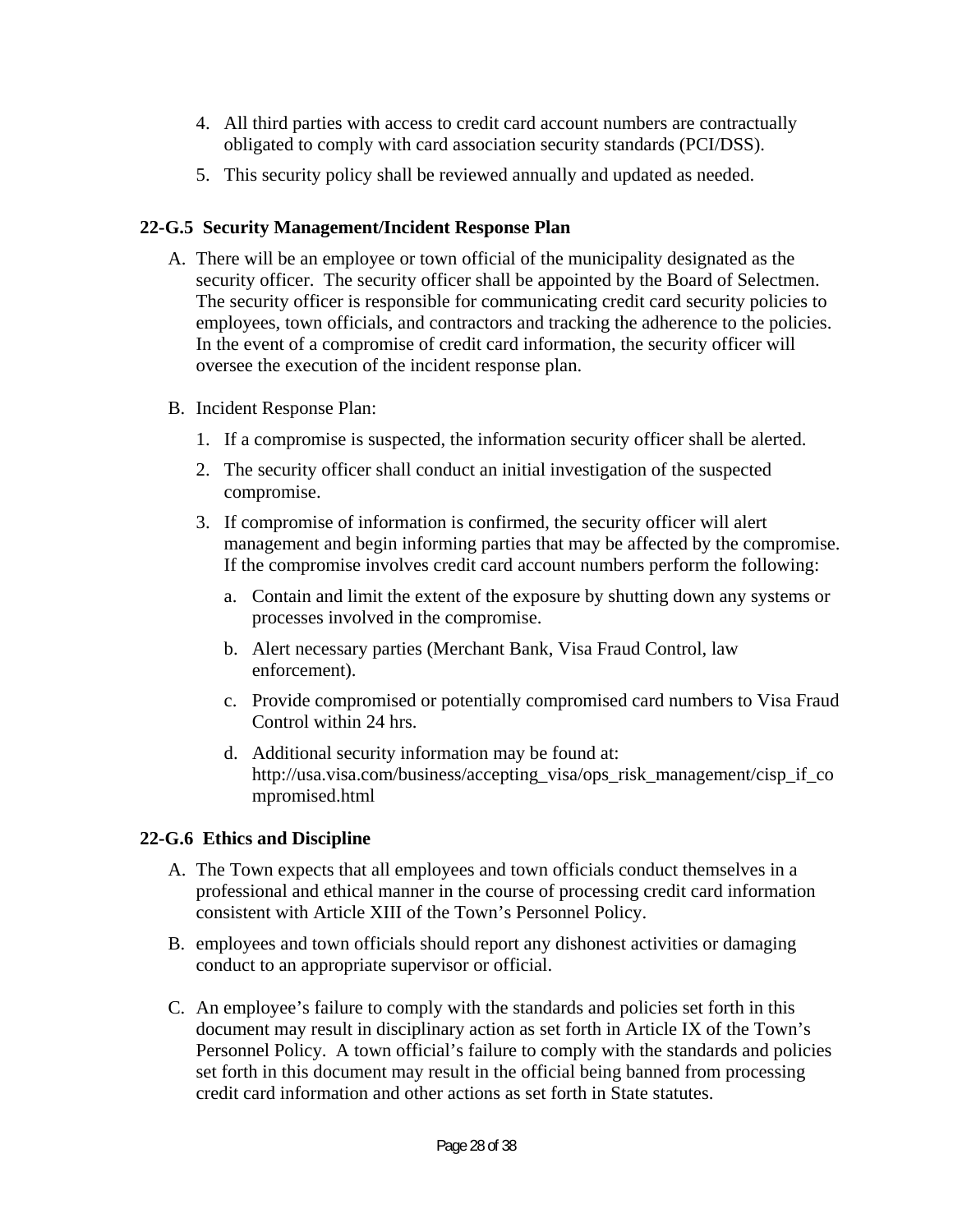I agree to take all reasonable precautions to assure that municipal internal information, or information that has been entrusted to the municipality by third parties such as citizens, will not be disclosed to unauthorized persons. At the end of my employment, term of office, or contract with the municipality, I agree to return all information to which I have had access as a result of my position. I understand that I am not authorized to use sensitive information for my own purposes, nor am I at liberty to provide this information to third parties without the express written consent of the internal manager who is the designated information owner.

I have access to a copy of the Information Security Policies, I have read and understand these policies, and I understand how it impacts my job. As a condition of continued employment, I agree to abide by the policies and other requirements found in the municipal security policy. I understand that non-compliance will be cause for disciplinary action up to and including dismissal, and perhaps criminal and/or civil penalties.

I also agree to promptly report all violations or suspected violations of information security policies to the designated security officer.

\_\_\_\_\_\_\_\_\_\_\_\_\_\_\_\_\_\_\_\_\_\_\_\_\_\_\_\_\_\_\_\_\_\_\_\_ Employee/Town Official Name

\_\_\_\_\_\_\_\_\_\_\_\_\_\_\_\_\_\_\_\_\_\_\_\_\_\_\_\_\_\_\_\_\_\_\_\_ Department

\_\_\_\_\_\_\_\_\_\_\_\_\_\_\_\_\_\_\_\_\_\_\_\_\_\_\_\_\_\_\_\_\_\_\_\_ Employee/Town Official Signature

\_\_\_\_\_\_\_\_\_\_\_\_\_\_\_\_\_\_ Date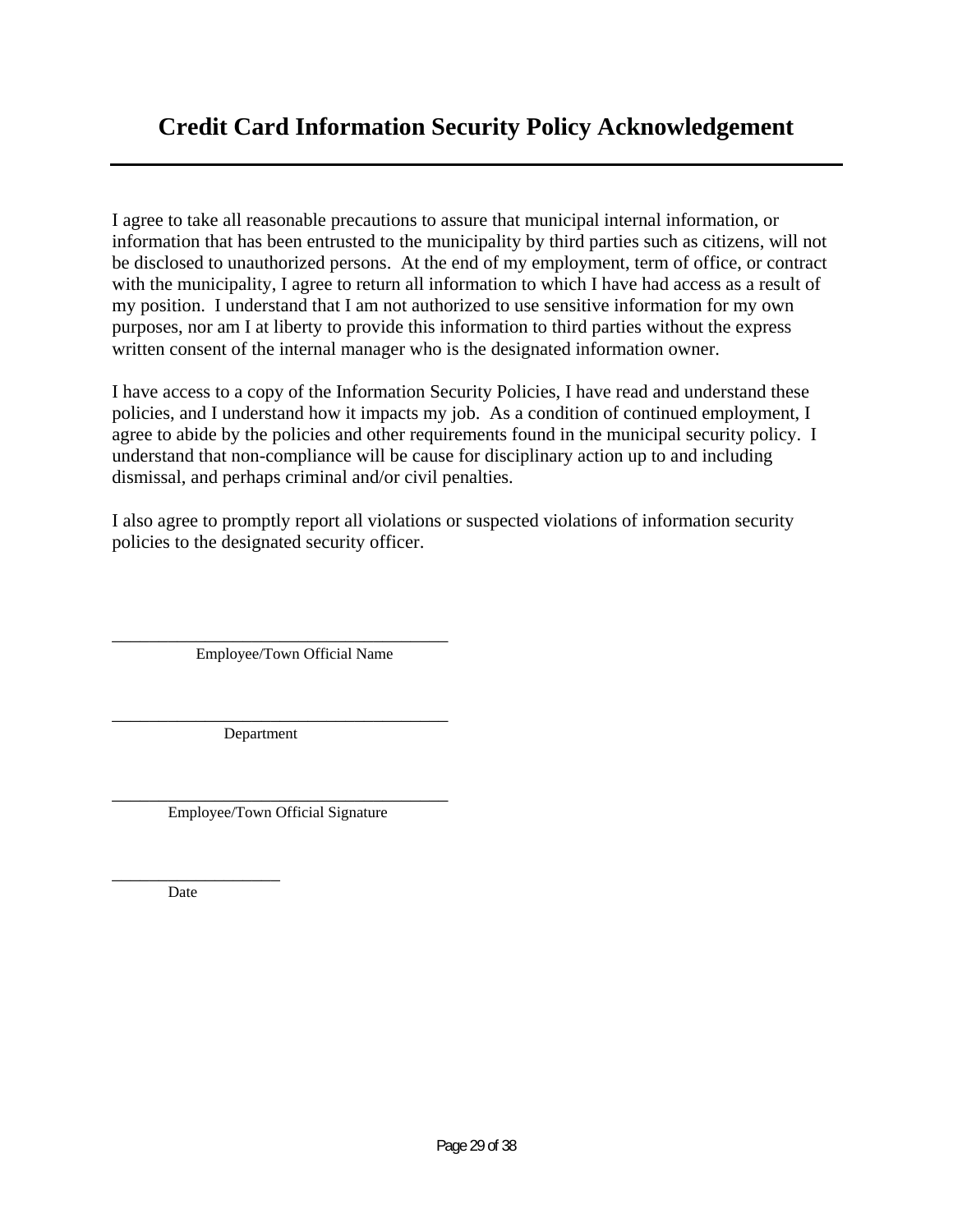### **22-H TAX-EXEMPT OBLIGATION POST ISSUANCE COMPLIANCE POLICY**

### **22-H.1 Purpose**

The purpose of this Tax-Exempt Obligation Post Issuance Compliance Policy is to establish policies and procedures in connection with tax-exempt bonds and notes (the "Bond" or "Bonds") issued by the Town of Gilford, New Hampshire (the "Issuer") so as to maximize the likelihood that all applicable post-issuance requirements of federal income tax law needed to preserve the tax-exempt status of the Bonds are met.

### **22-H.2 Compliance Coordinator**

- A. The Finance Director shall serve as the Compliance Coordinator ("Coordinator") and be responsible for monitoring post-issuance compliance.
- B. The Coordinator will maintain a copy of the transcript of proceedings in connection with the issuance of any tax-exempt obligations. The Coordinator will obtain such records as are necessary to meet the requirements of this policy.
- C. The Coordinator shall consult with bond counsel, a rebate consultant, financial advisor, Internal Revenue Service ("IRS") publications and such other resources as are necessary to understand and meet the requirements of this policy.
- D. Training and education of the Coordinator and his/her staff will be sought and implemented upon the occurrence of new developments and upon the hiring of new personnel to implement this policy

### **22-H.3 Record Keeping**

- A. Financing Transcripts The Coordinator shall confirm the proper filing with the IRS of an 8038 Series return, and maintain a transcript of proceedings for all tax-exempt obligations issued by the Issuer, including but not limited to all tax-exempt bonds, notes and lease-purchase contracts. Each transcript shall be maintained for as long as the Bonds are outstanding, plus three (3) years after the final redemption date of the Bonds. Said transcript may be maintained in electronic format and shall include, at a minimum:
	- 1. Form 8038s.
	- 2. Minutes, resolutions, and certificates;
	- 3. Certifications of issue price from the underwriter, if applicable.
	- 4. Formal elections required by the IRS.
	- 5. Trustee statements, if applicable.
	- 6. Records of refunded bonds, if applicable.
	- 7. Correspondence relating to bond financings.
	- 8. Documents related to governmental grants associated with construction, renovation or purchase of bond financed facilities, if applicable.
	- 9. Publications, brochures, and newspaper articles, where applicable.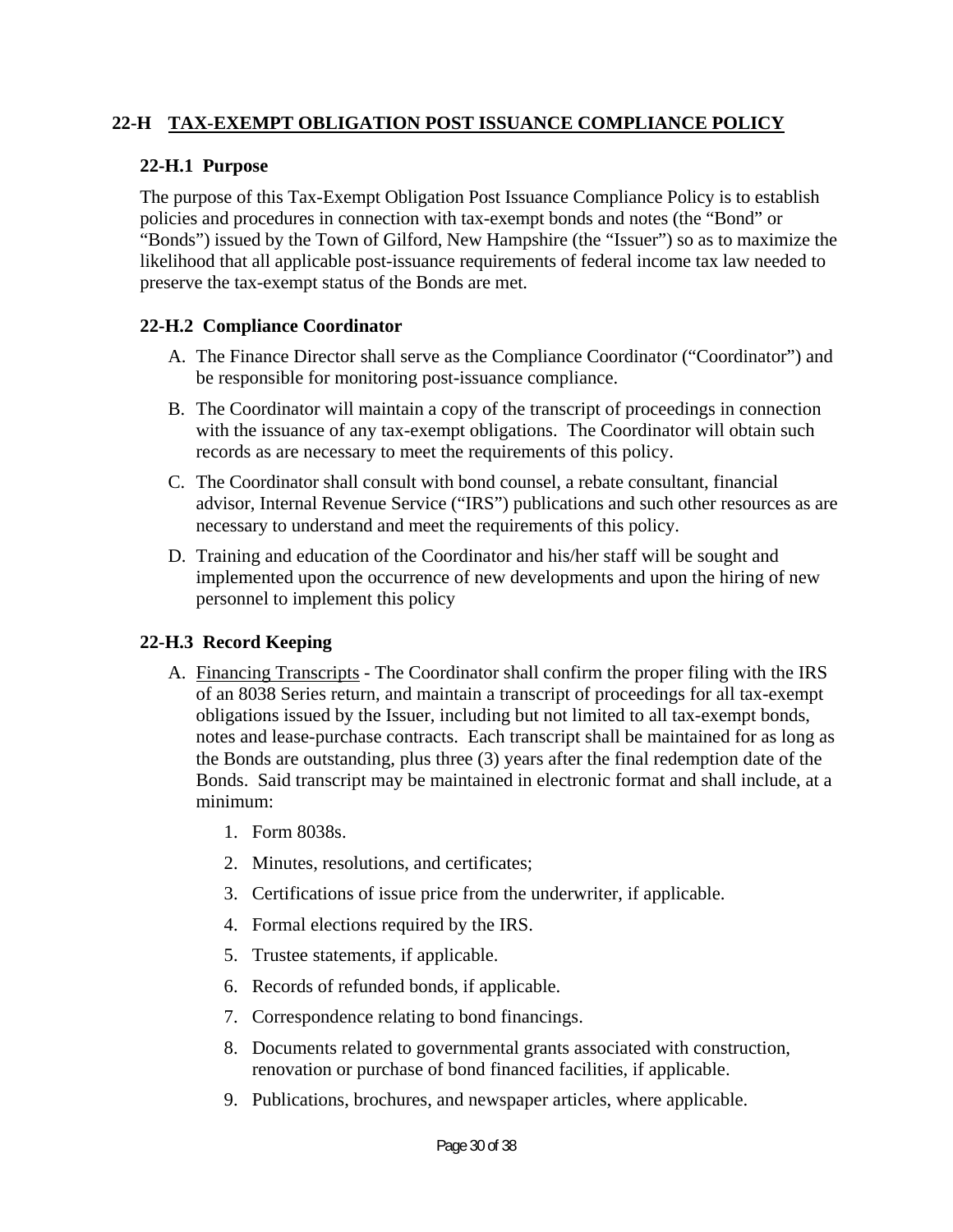B. Modification to Financing Documents - The Coordinator shall determine if there is any "significant modification" to bond documents resulting in reissuance under Treasury Regulations §1.1001-3, in consultation with bond counsel and any other legal counsel and financial advisor. The Coordinator shall retain proof of filing new Form 8038 and relevant documentation plus final rebate calculation on premodification bonds.

### **22-H.4 Proper Use of Proceeds**

- A. The Coordinator shall review the resolution authorizing issuance for each tax-exempt obligation issued by the Issuer and shall:
	- 1. Obtain a computation of the yield on such issue from the Issuer's financial advisor.
	- 2. Create a separate Project Fund (with as many sub-funds as shall be necessary to allocate proceeds among the projects being funded by the issue) and a separate Cost of Issuance Fund as necessary to allocate proceeds to Bond issuance costs into which the proceeds of the issue shall be deposited, as applicable.
	- 3. Review all requisitions, draw schedules, draw requests, invoices and bills requesting payment from the Project Fund.
	- 4. Determine whether payment from the Project Fund is appropriate, and if so, make payment from the Project Fund (and appropriate sub-fund if applicable).
	- 5. Maintain records showing the earnings on, and investment of, the Project Fund.
	- 6. Ensure that all investments acquired with proceeds are purchased at fair market value.
	- 7. Identify bond proceeds or applicable debt service allocations that must be invested with a yield-restriction and monitor the investments of any yieldrestricted funds to ensure that the yield on such investments does not exceed the yield to which such investments are restricted.
	- 8. Maintain records related to any investment contracts, credit enhancement transactions, and the bidding of financial products related to the proceeds.
	- 9. Monitor and maintain records of the reimbursement of costs previously expended by the Issuer to ensure that such reimbursement occurs not more than 18 months after the later of
		- a. he dates of the expenditures.
		- b. The date the project/asset was placed in service (but not more than 3 years after the original expenditures were paid) except with respect to those expenditures for which the Issuer obtained a certificate of licensed engineer/architect to the effect that
			- i. At least five (5) years was necessary to complete the construction of the part of the project for which such expenditures were required.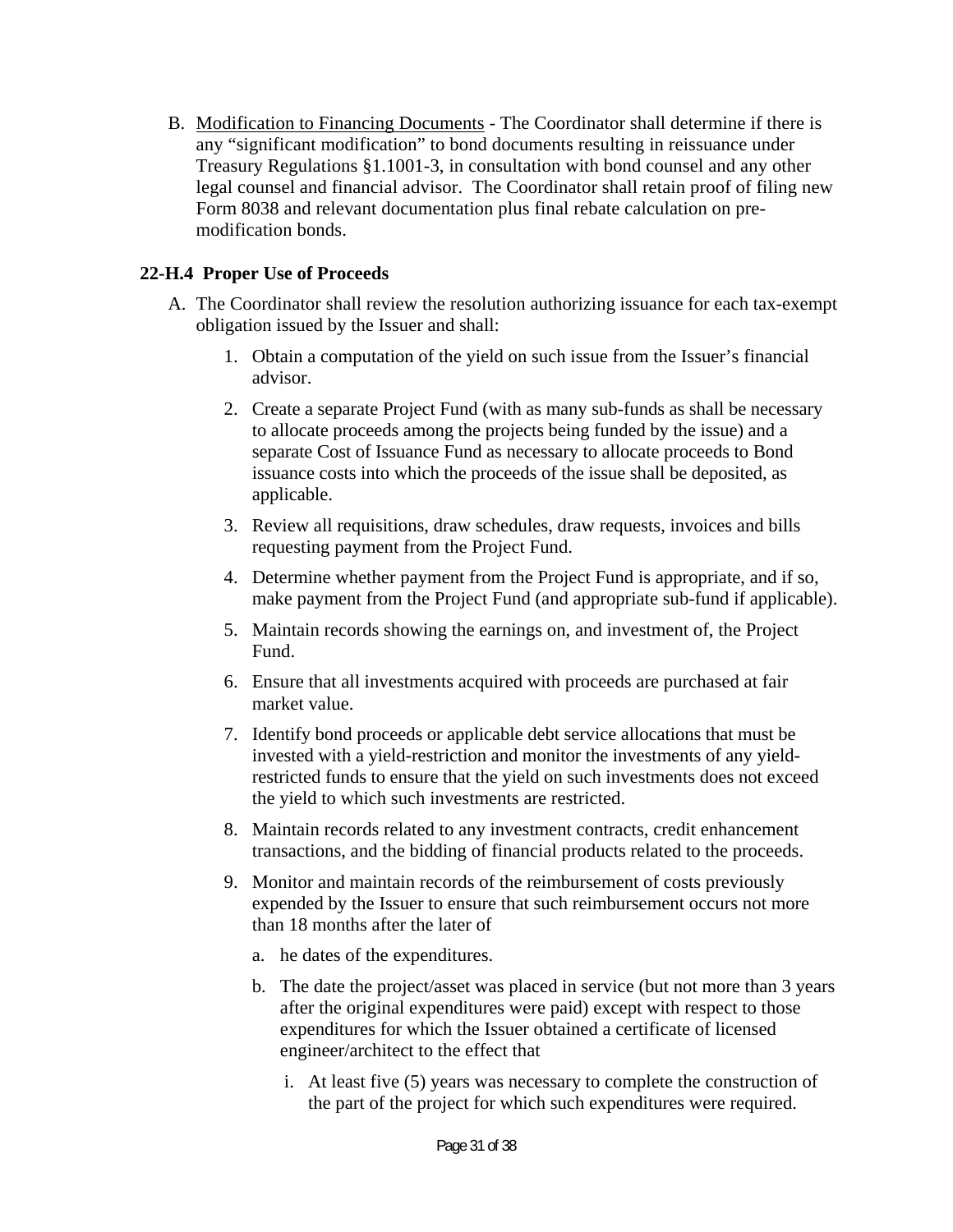ii. Such expenditures shall be reimbursed not more than five (5) years after the date that the original expenditures were paid.

### **22-H.5 Arbitrage/Rebate Compliance and Timely Expenditure of Proceeds**

- A. The Coordinator shall review the No Arbitrage and Tax Certificate (or equivalent) (the "Certificate") for each tax-exempt obligation issued by the Issuer and the expenditure records provided in Section 3 of this policy, above, and shall ensure that the Issuer takes the following actions:
	- 1. Monitor and ensure that proceeds of each such issue are spent within the temporary period set forth in the Certificate.
	- 2. If at the time of issuance, it appears that that the Bonds will qualify for the small issuer exception to the rebate requirement, the Coordinator will monitor the amount of subsequent tax-exempt obligations issued or proposed to be issued in the calendar year in which the Bonds closed to ensure that the Issuer does not exceed the \$5 million or \$15 million threshold, as applicable, in such calendar year.
	- 3. If at the time of issuance, based on reasonable expectations set forth in the Certificate, it appears likely that the issue will qualify for an exemption from the rebate requirement, the Issuer may defer taking any of the actions set forth in subsection (4) below. Not later than the time of completion of construction or acquisition of the project, and depletion of all funds from the Project Fund, the Issuer shall make a determination if the expenditure of the Bond proceeds qualified for an exemption from the rebate requirements based on spending within a 6 month, 18 month or 2 year period after issuance. If a rebate exemption is determined to be applicable, the Issuer shall prepare and keep in the permanent records of the issue a memorandum evidencing this conclusion together with records of expenditure to support such conclusion. If the transaction does not qualify for rebate exemption, the Issuer shall initiate the steps set forth in (4) below.
	- 4. If at the time of issuance it appears likely that arbitrage rebate calculations will be required, or upon determination that calculations are required pursuant to (3) above, the Issuer shall:
		- a. Engage the services of expert advisors (each a "Rebate Service Provider") to assist in the calculation of arbitrage rebate payable in respect of the investment of Bond proceeds, or else shall ensure that it has adequate financial, accounting and legal resources of its own to make such calculations, and, prior to each rebate calculation date, cause the trustee or other financial institution investing bond proceeds to deliver periodic statements concerning the investment of Bond proceeds to the Rebate Service Provider.
		- b. Provide to the Rebate Service Provider additional documents and information reasonably requested by the Rebate Service Provider.
		- c. Monitor efforts of the Rebate Service Provider.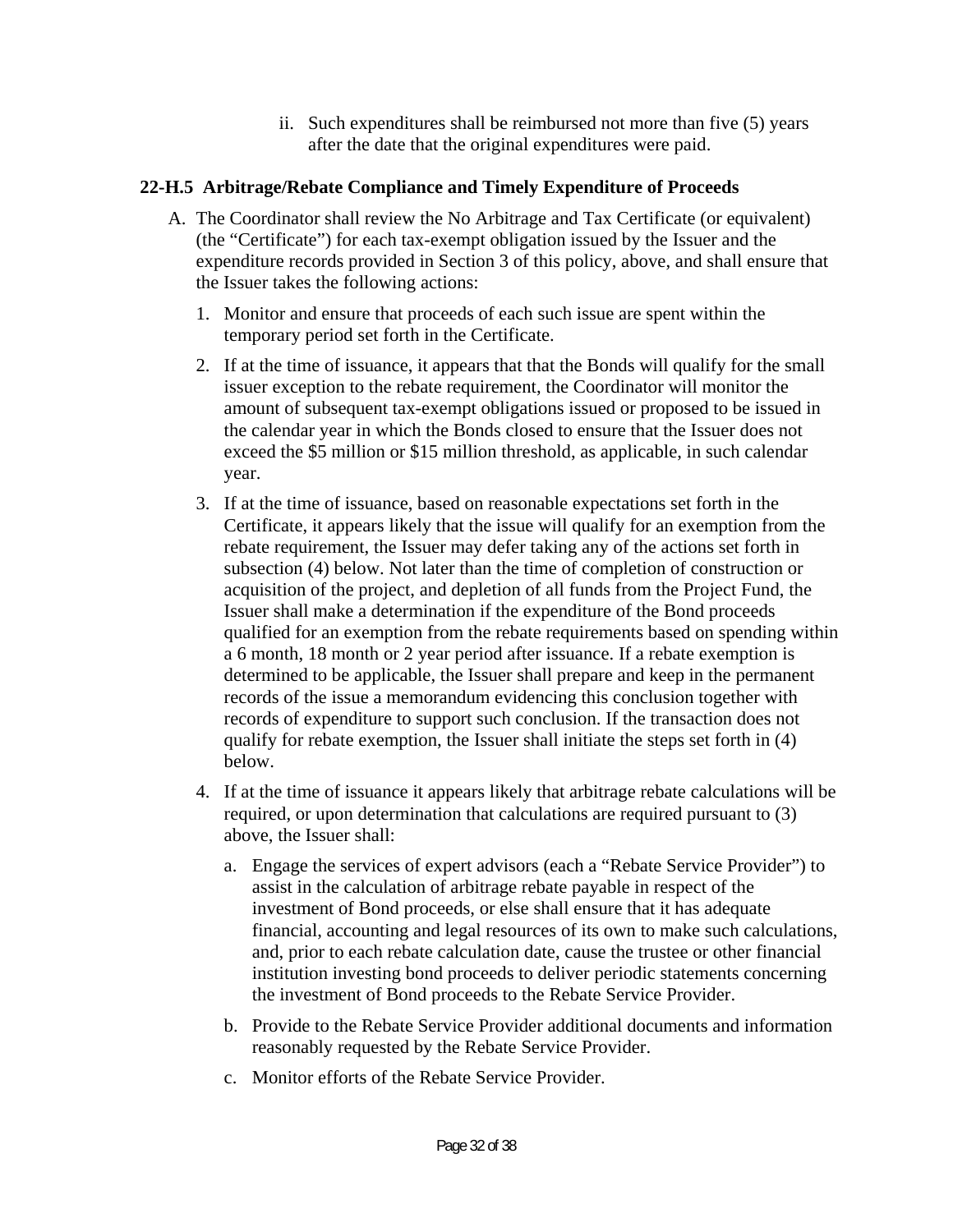- d. Assure payment of required rebate amounts, if any, no later than 60 days after each 5-year anniversary of the issue date of the Bonds, and no later than 60 days after the last Bond of each issue is redeemed.
- e. During the construction period of each capital project financed in whole or in part by Bonds, monitor the investment and expenditure of Bond proceeds and consult with the Rebate Service Provider to determine compliance with any applicable exceptions from the arbitrage rebate requirements during each 6 month spending period up to 6 months, 18 months or 2 years, as applicable, following the issue date of the Bonds.
- f. Retain copies of all arbitrage reports, trustee statements and other documents as required herein.
- g. In lieu of engaging an outside Rebate Service Provider, the Issuer may make a determination that it has sufficient capabilities using its own personnel, supported by its regular accounting and legal advisers, to be able to make the required rebate calculations. Such determination shall be evidenced in writing with specific reference to the personnel and advisers to carry out the calculations, and such written determination shall be maintained in the records of the bond transaction.

### **22-H.6 Proper Use of Bond Financed Assets**

- A. The Coordinator shall maintain appropriate records and a list of all bond financed assets. Such records shall include the actual amount of proceeds (including investment earnings) spent on each of the bond financed assets.
- B. With respect to each bond financed asset, the Coordinator will monitor and confer with bond counsel with respect to all proposed:
	- 1. Management contracts.
	- 2. Service agreements.
	- 3. Research contracts.
	- 4. Naming rights contracts.
	- 5. Leases or sub-leases.
	- 6. Joint venture, limited liability or partnership arrangements.
	- 7. Sale of property.
	- 8. Any other change in use of such asset.
- C. Section 141 of the Code sets forth private activity tests for the purpose of limiting the volume of tax-exempt bonds that finance activities of persons other than state and local governmental entities. These tests serve to identify arrangements that actually or reasonably expect to transfer the benefits of tax-exempt financing to nongovernmental persons, including the federal government. The Coordinator shall provide to the users of any bond financed property a copy of this Compliance Policy and other appropriate written guidance advising that: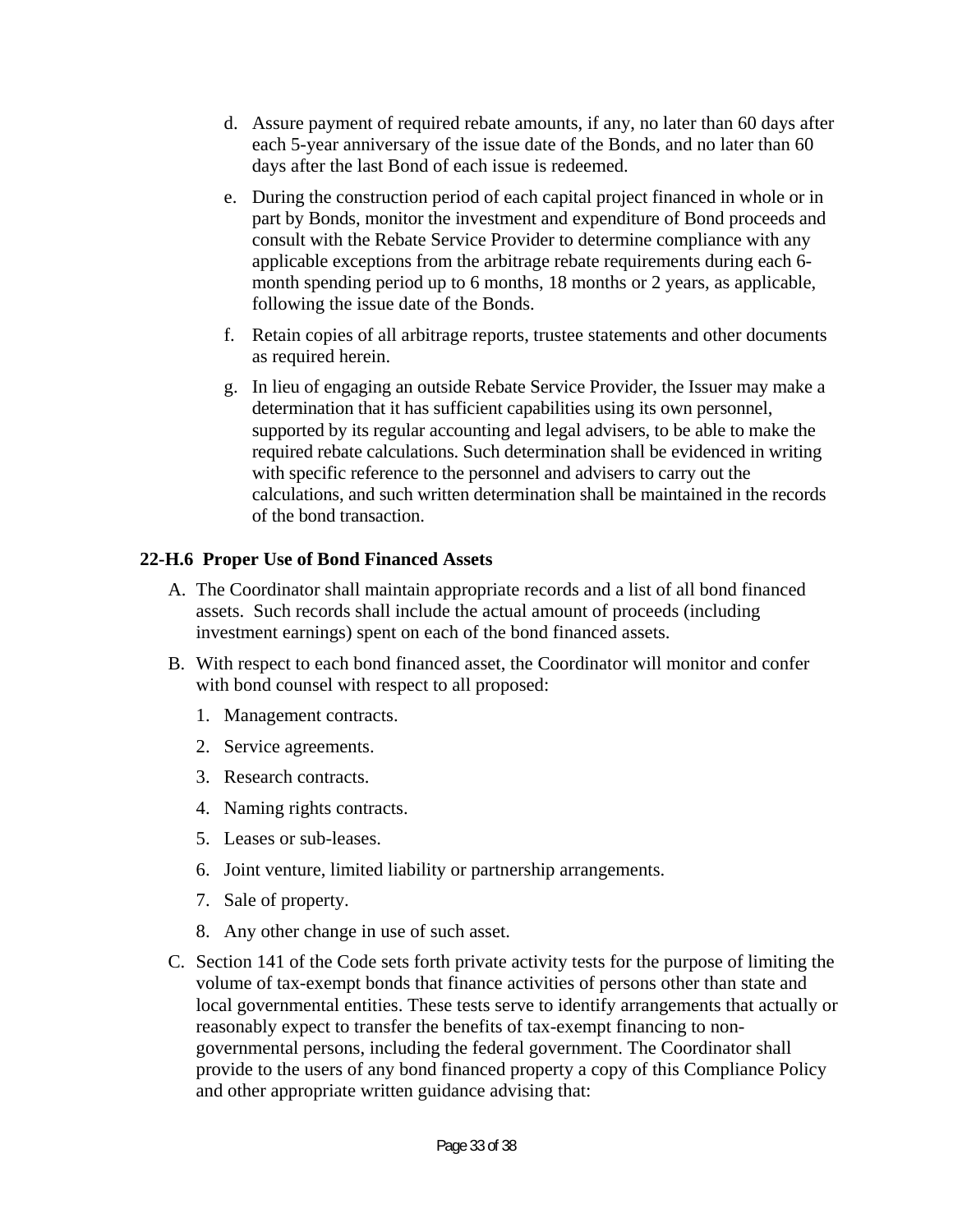- 1. "Private business use" means use by any person other than the Issuer, including business corporations, partnerships, limited liability companies, associations, nonprofit corporations, natural persons engaged in trade or business activity, and the United States of America and any federal agency, as a result of ownership of the property or use of the property under a lease, management or service contract (except for certain "qualified" management or service contracts), "naming rights" contract, "public-private partnership" arrangement, or any similar use arrangement that provides special legal entitlements for the use of the bond financed property.
- 2. No more that 10% of the proceeds of any tax-exempt bond issue (including the property financed with the Bonds) may be used for private business use, of which no more than 5% of the proceeds of the tax-exempt bond issue (including the property financed with the bonds) may be used for any "unrelated" private business use – that is, generally, a private business use that is not functionally related to the government's purposes of the Bonds; and no more that the lesser of \$5,000,000 or 5% of the proceeds of a tax-exempt bond issue may be used to make or finance a loan to any person other than a state or local government unit.
- 3. Before entering into any special use arrangement with a non-governmental person that involves the use of bond financed property, the Coordinator will consult with bond counsel, provide bond counsel with a description of the proposed nongovernmental use arrangement, and determine whether that use arrangement, if put into effect, will be consistent with the restrictions on private business use of the bond financed property.
- 4. In connection with the evaluation of any proposed non-governmental use arrangement, the Issuer will consult with bond counsel to obtain federal tax advice in whether that use arrangement, if put into effect, will be consistent with the restrictions on private business use of the bond financed property, and, if not, whether any "remedial action" permitted under §141 of the Code may be taken as means of enabling that use arrangement to be put into effect without adversely affecting the tax-exempt status of the Bonds.
- D. The Coordinator shall maintain a copy of any such proposed agreement, contract, lease or arrangement, together with the response by bond counsel with respect to said proposal for at least three (3) years after retirement of all tax-exempt obligations issued to fund all or any portion of bond financed assets.
- E. The Coordinator shall consult with bond counsel and other legal counsel and advisers in the review of any change in use of bond-financed or refinanced assets to ensure compliance with all covenants and restrictions set forth in the Certificate.
- F. The Coordinator shall confer at least annually with other personnel responsible for bond-financed or refinanced assets to identify and discuss any existing or planned use of bond-financed or refinanced assets, to ensure that those uses are consistent with all covenants and restrictions set forth in the Certificate.
- G. To the extent that the Coordinator discovers that any applicable tax restrictions regarding use of bond proceeds and bond-financed or refinanced assets will or may be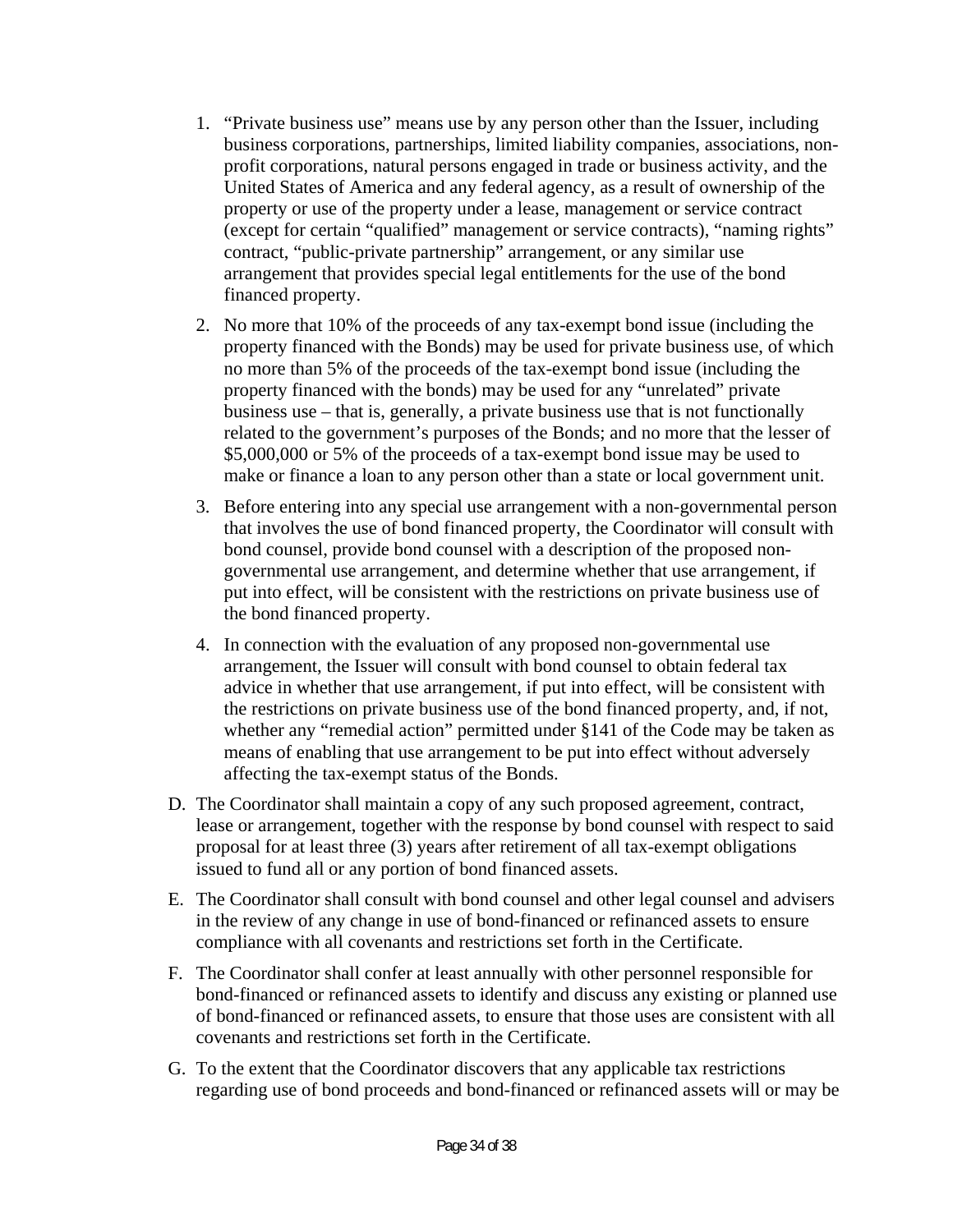violated, the Coordinator shall consult promptly with bond counsel and other legal counsel and advisers to determine a course of action to remediate all nonqualified bonds, if such counsel advises that a remedial action is necessary.

### **22-H.7 Bank Qualification**

If the Bonds are issued in a par amount of \$10 million or less and designated by the Issuer as "bank qualified" under Section 265(b)(3) of the Code, the Coordinator will monitor the amount of subsequent tax-exempt obligations issued or proposed to be issued in the calendar year in which the Bonds closed to ensure that the Issuer does not exceed the \$10 million threshold in such calendar year.

# **22-H.8 General Project Records**

- A. For each project financed with tax-exempt obligations, the Coordinator shall maintain a copy of all material documents relating to capital expenditures financed or refinanced by tax-exempt proceeds, until three (3) years after retirement of the taxexempt obligations or obligations issued to refund those obligations including (without limitation), the following:
	- 1. Appraisals, demand surveys or feasibility studies.
	- 2. Applications, approvals and other documentation of grants.
	- 3. Depreciation schedules.
	- 4. Contracts respecting the project, including construction contracts.
	- 5. Purchase orders.
	- 6. Invoices.
	- 7. Trustee requisitions and payment records.
	- 8. Documents relating to costs reimbursed with Bond proceeds.
	- 9. Records identifying the assets or portion of assets that are financed or refinanced with Bond proceeds, including a final allocation of proceeds.

# **22-H.9 Advance Refundings**

- A. The Coordinator, shall be responsible for the following current, post issuance and record retention procedures with respect to advance refunding bonds:
	- 1. Identify and select bonds to be advance refunded with advice from internal financial personnel, and a financial advisor.
	- 2. The Coordinator shall identify, with advice from the financial advisor and bond counsel, any possible federal tax compliance issues prior to structuring any advance refunding.
	- 3. The Coordinator shall review the structure with the input of the financial advisor and bond counsel, of advance refunding issues prior to the issuance to ensure
		- a. That the proposed refunding is permitted pursuant to applicable federal tax requirements if there has been a prior refunding of the original bond issue.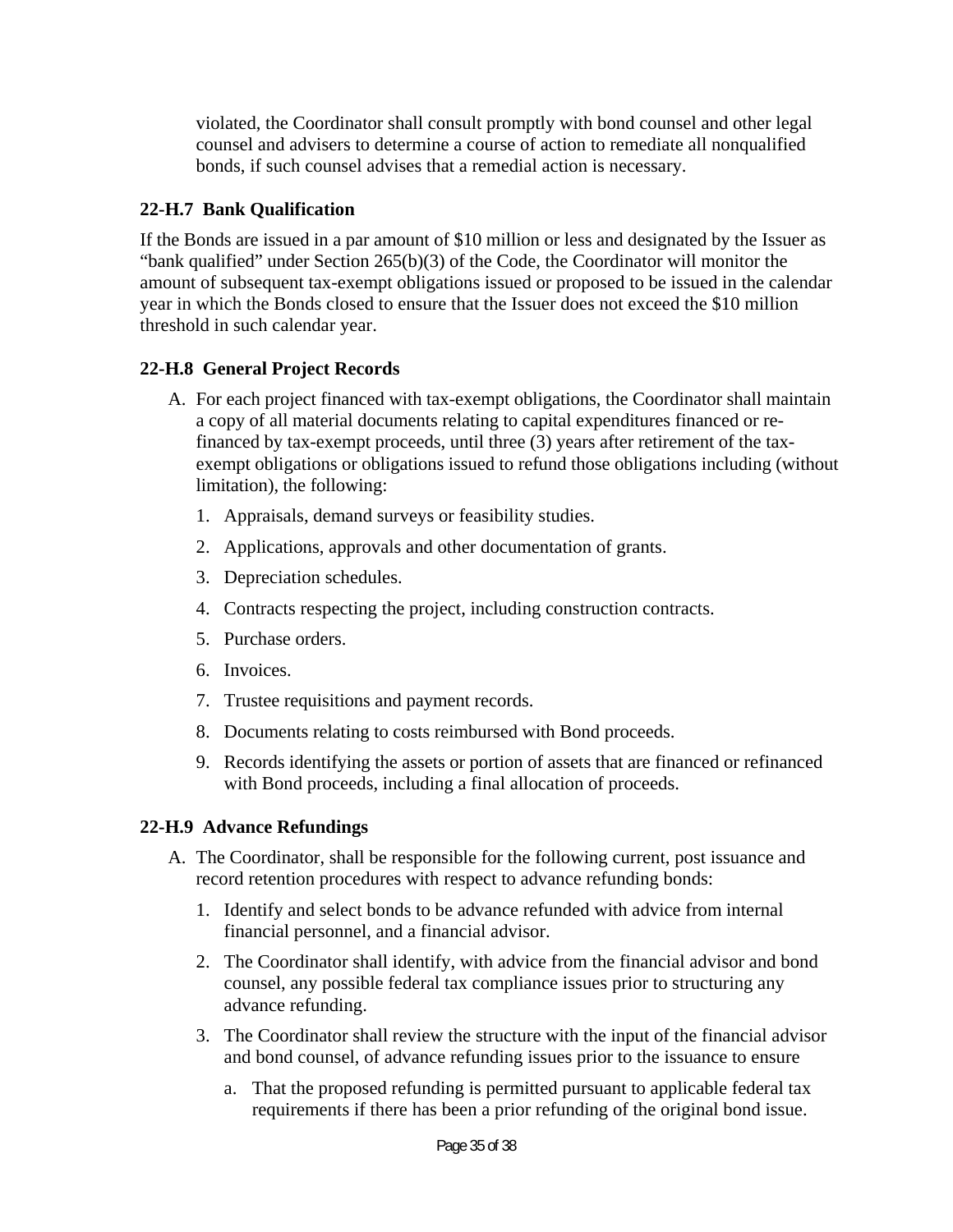- b. That the proposed issuance complies with federal income tax requirements which might impose restrictions on the redemption date of the refunded bonds.
- c. That the proposed issuance complies with federal income tax requirements which allow for the proceeds and replacement proceeds of an issue to be invested temporarily in higher yielding investments without causing the advance refunding bonds to become "arbitrage bonds."
- d. That the proposed issuance will not result in the issuer's exploitation of the difference between tax exempt and taxable interest rates to obtain an financial advantage nor overburden the tax exempt market in a way that might be considered an abusive transaction for federal tax purposes.
- e. That the proposed refunding complies with applicable State law.
- 4. The Coordinator shall collect and review data related to arbitrage yield restriction and rebate requirements for advance refunding bonds. To ensure such compliance, the Coordinator shall engage a rebate consultant to prepare a verification report in connection with the advance refunding issuance. Said report shall ensure said requirements are satisfied.
- 5. The Coordinator shall, whenever possible, purchase SLGS to size each advance refunding escrow. The financial advisor and/or bond counsel shall be included in the process of subscribing SLGS. To the extent SLGS are not available for purchase, the Coordinator shall, in consultation with bond counsel and the financial advisor, comply with IRS regulations.
- 6. To the extent the Issuer elects to purchase a guaranteed investment contract, the Coordinator shall ensure, after input from bond counsel, compliance with any bidding requirements set forth by the IRS regulations.
- 7. In determining the issue price for any advance refunding issuance, the Coordinator shall obtain and retain issue price certification by the purchasing underwriter at closing.
- 8. After the issuance of an advance refunding issue, the Coordinator shall ensure timely identification of violations of any federal tax requirements and engage bond counsel in attempt to remediate same in accordance with IRS regulations.

### **22-H.10 Continuing Disclosure**

- A. The Coordinator shall assure compliance with each continuing disclosure certificate and annually, per continuing disclosure agreements, file audited annual financial statements and other information required by each continuing disclosure agreement. The Coordinator will monitor material events as described in each continuing disclosure agreement and assure compliance with material event disclosure. Events to be reported shall be reported promptly, but in no event not later than ten (10) Business Days after the day of the occurrence of the event. Currently, such notice shall be given in the event of:
	- 1. Principal and interest payment delinquencies.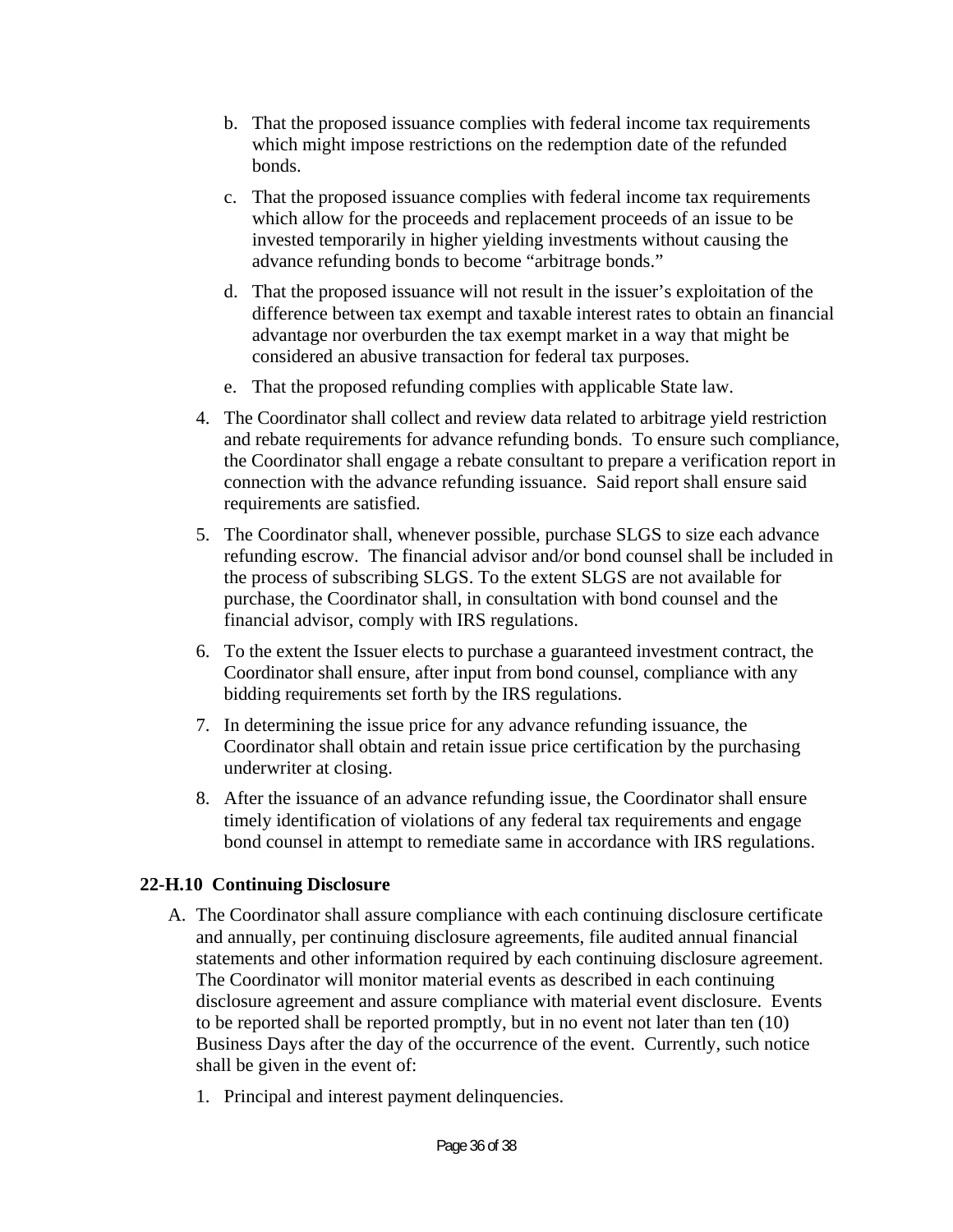- 2. Non-payment related defaults, if material.
- 3. Unscheduled draws on debt service reserves reflecting financial difficulties.
- 4. Unscheduled draws on credit enhancements relating to the bonds reflecting financial difficulties.
- 5. Substitution of credit or liquidity providers, or their failure to perform.
- 6. Adverse tax opinions, the issuance by the Internal Revenue Service of proposed or final determinations of taxability, Notices of Proposed Issue (IRS Form 5701- TEB) or other material notices or determinations with respect to the tax-exempt status of the bonds, or material events affecting the tax-exempt status of the bonds.
- 7. Modifications to rights of Holders of the Bonds, if material.
- 8. Bond calls (excluding sinking fund mandatory redemptions), if material, and tender offers.
- 9. Defeasances of the bonds.
- 10. Release, substitution, or sale of property securing repayment of the bonds, if material.
- 11. Rating changes on the bonds.
- 12. Bankruptcy, insolvency, receivership or similar event of the Issuer.
- 13. The consummation of a merger, consolidation, or acquisition involving the Issuer or the sale of all or substantially all of the assets of the Issuer, other than in the ordinary course of business, the entry into a definitive agreement to undertake such an action or the termination of a definitive agreement relating to any such actions, other than pursuant to its terms, if material.
- 14. Appointment of a successor or additional trustee or the change of name of a trustee, if material.

# **22-H.11 Due Diligence and Remedial Actions**

In all activities related to the Issuer's Bonds, the Coordinator and his/her staff will exercise due diligence to comply with the Code provisions governing tax-exempt obligations. The Issuer is aware of (a) the Voluntary Closing Agreement Program (known as "VCAP") operated by the IRS which allows issuers to voluntarily enter into a closing agreement in the event of certain non-compliance with Federal tax requirements and (b) the remedial actions available under Section 1.141-12 of the Income Tax Regulations for private use of bond financed property which was not expected at the time the Bonds were issued.

# **22-H.12 Periodic Review**

The Issuer will monitor compliance with the guidelines contained in this policy as well as any other covenants not specifically included herein and will review and update these guidelines at least annually and whenever necessary due to change in law or circumstances**.**